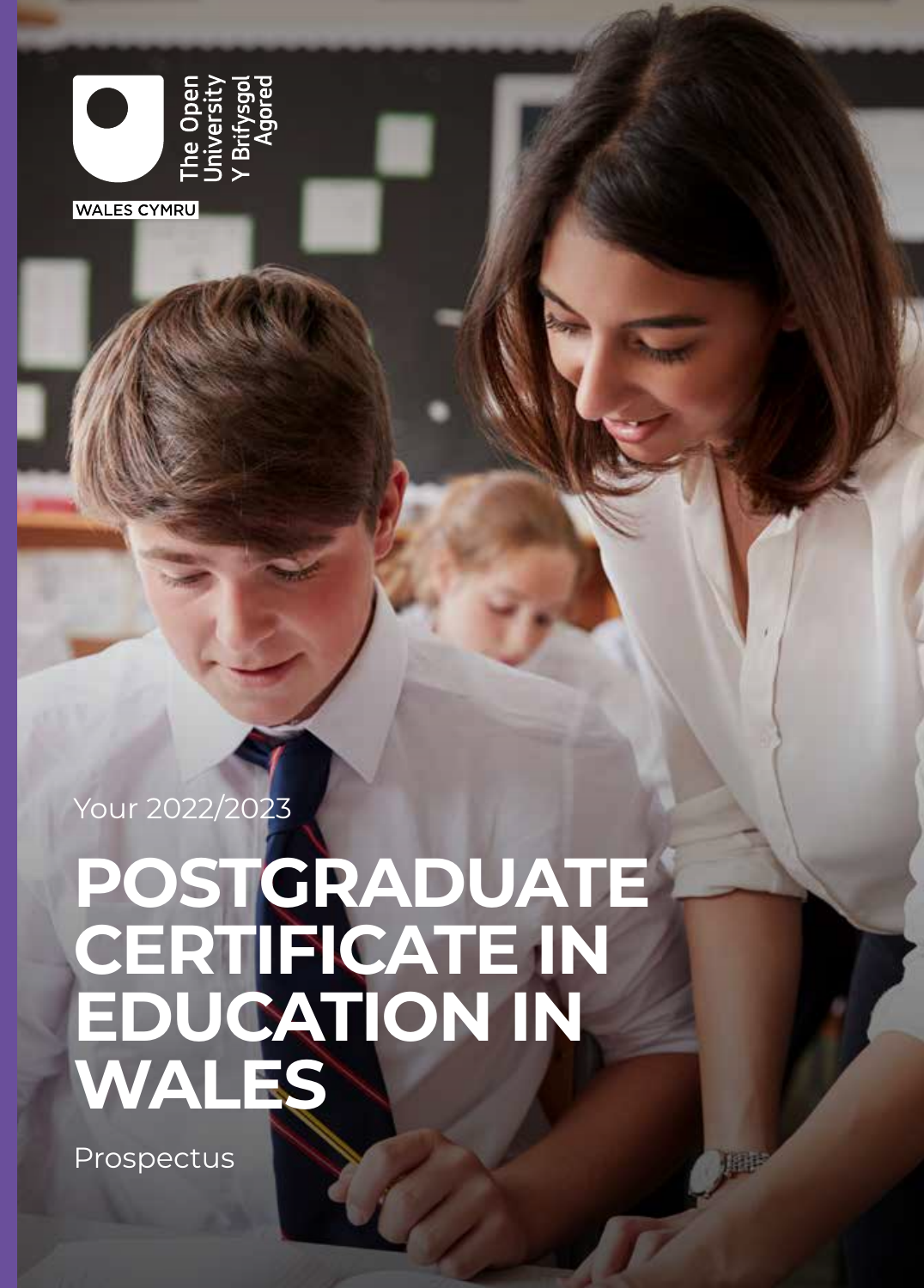

## **WITH THE OPEN UNIVERSITY PARTNERSHIP**

We're experts in helping people fit their studies around their life and their existing commitments.

Over the last 50 years we've helped over 175,000 students in Wales reach their goals through flexible learning.

The Open University, in partnership with the Welsh Government, Regional Consortia and Partner Schools across Wales, are offering a Postgraduate Certificate in Education (PGCE).

If you already work in a school, as a teaching assistant or in a non-teaching role, the **salaried route** enables you to study around your current duties. In secondary subjects on the salaried route we offer the opportunity for career changers to be 'matched' with high quality schools in Wales.

If you've always wanted to be a teacher, but you have existing life or work commitments, our **part-time route** offers you the opportunity to get the qualifications you need while balancing your other responsibilities.

Whichever route you take, you'll experience top-quality education accredited by the Education Workforce Council. Specialist curriculum tutors, in-school mentors, and our dedicated Student Support Team will support you every step of the way. You'll gain all the skills, experience and qualifications you need to enter the teaching profession.









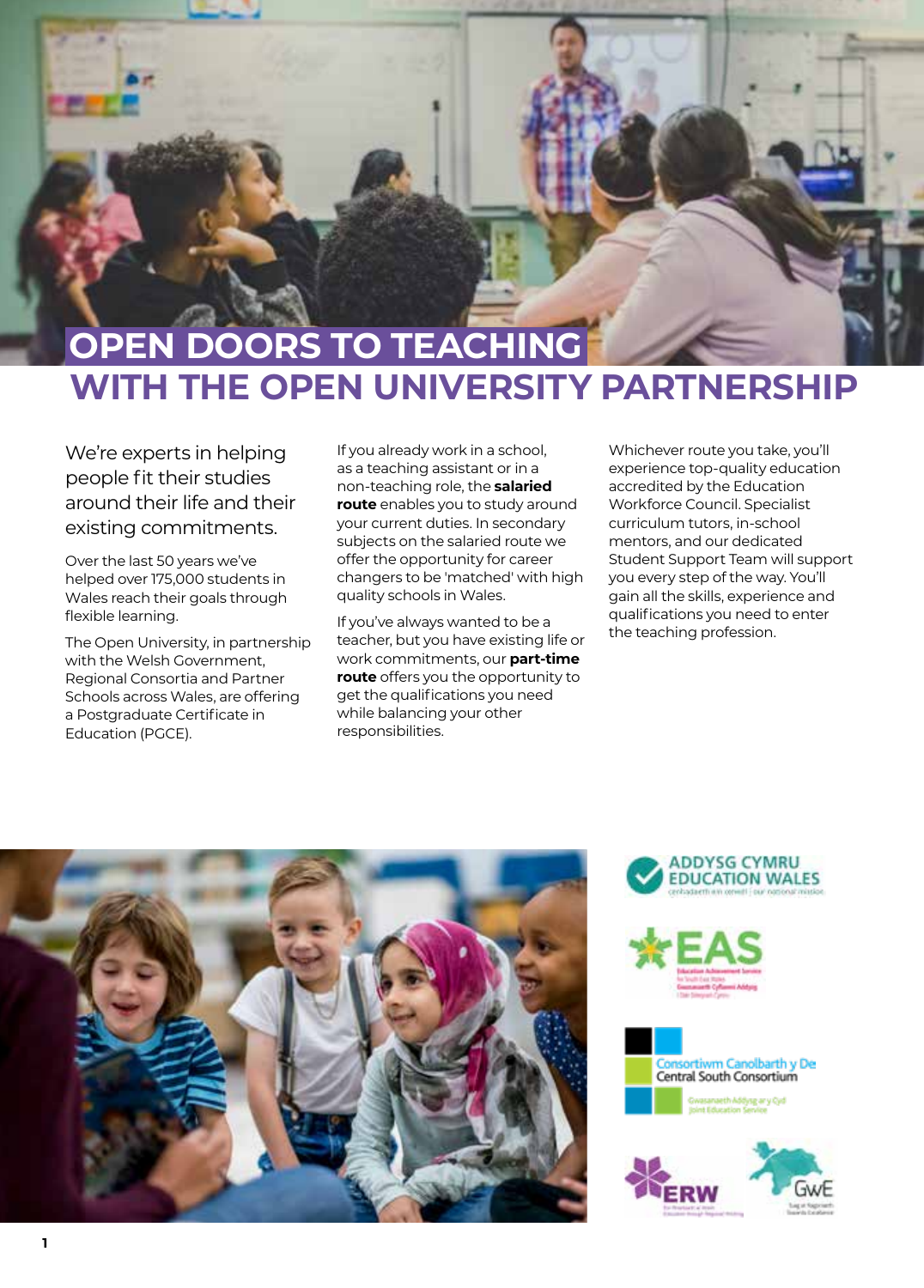### **HOW DO I BECOME A TEACHER**

To become a teacher, you need to attain Qualified Teacher Status (QTS) through an accredited provider in Wales.

Our PGCE will qualify you to work at either primary or secondary school level. And you can study it in either English or Welsh, anywhere in Wales.

The programme is delivered through online learning and live online seminars, and will take two years of study to complete. You will experience teaching in two different schools, through practice learning.

The qualification is designed for teaching in Wales and for the Welsh curriculum. However, you can also use it to teach in England.

The programme is employabilityfocused and will prepare you to enter the teaching profession. As a vocational teaching qualification, it's accredited by EWC (Education Workforce Council) and monitored by Estyn.

The combination of academic and practice-based skills and experience is central to the programme, ensuring you're familiar with 'practice as theory and theory as practice'.

### **AIMS OF THE COURSE**

Our PGCE will equip you with all the skills and experience you need to start in the teaching profession, including the ability to do the following:

- **‒** Demonstrate the knowledge, understanding and teaching skills needed, through the five professional standards.
- **‒** Think critically about the teaching and learning process, recognising the contribution you and others can make to pupil and wholeschool success as part of a developing and coherent education culture in Wales.
- **‒** Recognise the needs and rights of all pupils and seek to develop the learning potential and achievement of all.
- **‒** Use the full range of opportunities to promote learning, and work to overcome barriers that inhibit success.
- **‒** Share a commitment to the central importance of the promotion of Welsh culture and language.
- **‒** Support pupils in gaining skills across all areas of learning – especially literacy, numeracy and digital competence.
- **‒** Engage critically with research, seeking evidence to inform your judgements. And use research techniques to improve your practice.
- **‒** Demonstrate a commitment to career-long professional and personal development, and the development of the school, for the benefit of your pupils.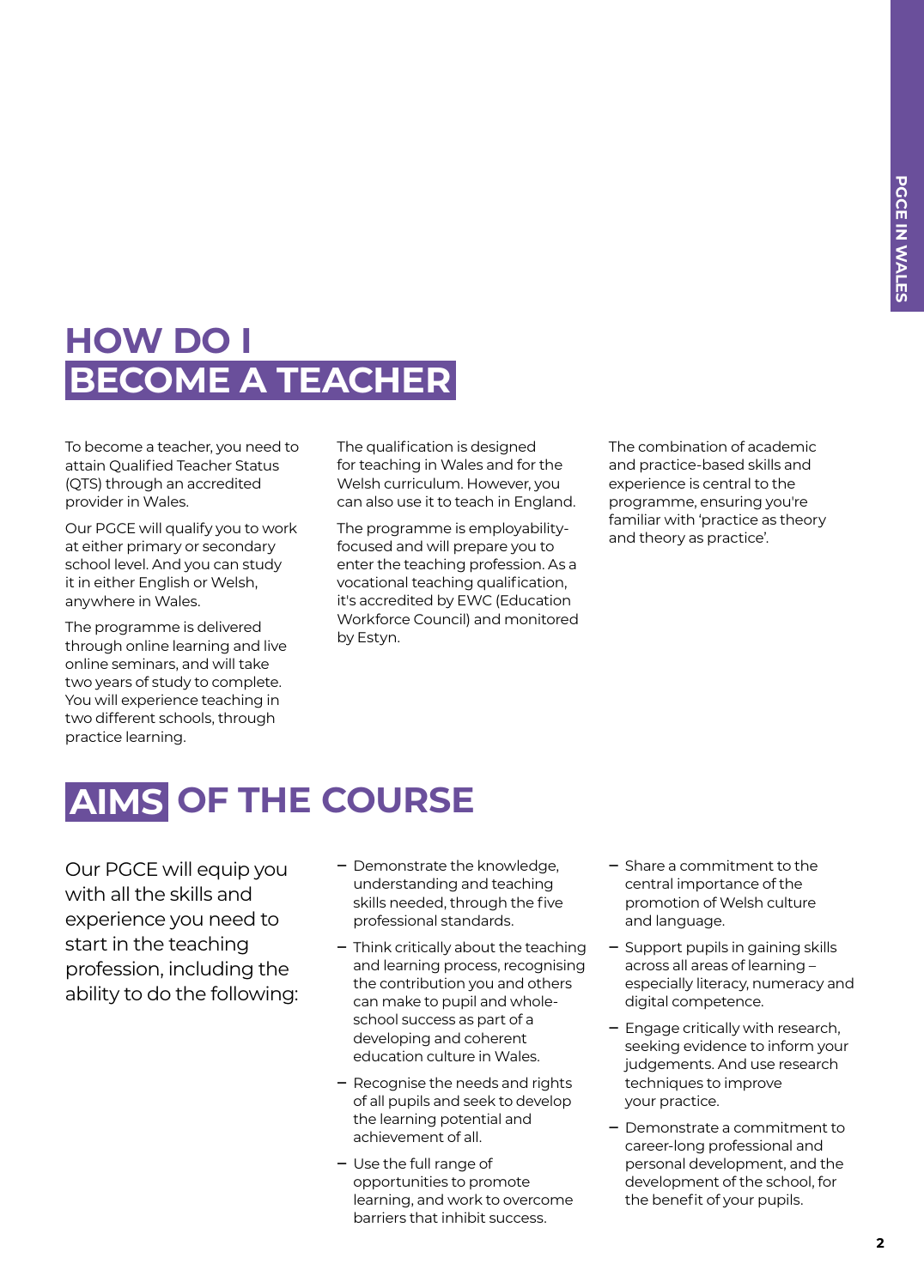### **HOW DOES STUDYING WITH THE OU WORK?**

#### **Distance learning with the OU**

We've designed our learning experience to combine flexibility and regular contact. We'll give you the help you need to learn in the best possible way. You'll be able to study at home, in school, or on the move.

You'll use our virtual learning environment to access compulsory live tutorials, module content such as textbooks, video and audio, and practice-learning activities. It's also where you'll interact with tutors and other students in online forums.

#### **How is the PGCE taught?**

You can follow one of two routes: the salaried route or the part-time route. Both include a mix of online and face-to-face sessions with mentors and practice tutors. You'll also have practical experience across two schools.

#### **Salaried route**

If you already work in a state school as a teaching assistant or in a non-teaching role, you can apply for your school to endorse you. You'll work in school and study around your existing duties. Your school must apply to become a partner school and provide an endorsement letter, as they will pay your salary. Your costs of study are covered by a training grant from Welsh Government.

If you don't currently work in a state school or want to change careers, you can still apply for the salaried route in secondary shortage subjects. You will need a secondary school willing to endorse you, which we can help you find.

#### **Part-time route**

If you're a career changer wanting to become a teacher, or the salaried route isn't right for you, consider our part-time option. You can study towards your PGCE around a part-time job or other life commitments. You can apply for a student loan and part-time maintenance grants to help with the costs of this self-funded route.

This route offers some flexibility as you can gain part-time practical teaching experience in a school alongside your existing commitments. You will need to commit two to three days a week on average throughout the programme to the PGCE. Across the two years, you'll have 120 days of school placements; 60 days per year. In the second year, half of your school placement (30 days) must be completed in a continuous block.

Please see the Fees and Funding section for information on financial support available for part-time students in Wales.

#### **Will I have support?**

Although we teach our PGCE through distance learning, there's lots of support available. You'll have a curriculum tutor who'll be a specialist in your chosen field, and an in-school mentor who'll provide support and practical advice.

In addition, you'll be able to speak to a dedicated Student Support Team who can give you help and guidance throughout your studies. Plus, you can connect with fellow students through our module discussion groups.

You'll never be on your own.

#### **Students association**

You'll automatically become a member of our active students association when you register.

#### Find out more at **[openuniversity.co.uk/ousa](http://openuniversity.co.uk/ousa)**.

Or join the conversation on **[Facebook.com/OUstudents](http://Facebook.com/OUstudents) [Twitter.com/OUstudents](http://Twitter.com/OUstudents) [Instagram.com/OUstudentslive](http://Instagram.com/OUstudentslive)**.

#### **Do you have additional study needs?**

We're committed to supporting disabled students, or helping you with any additional needs you may have. We'll give you the tools to help overcome obstacles that could stand in the way of your learning – whatever your needs may be.

#### **Disabled Students' Allowance (DSA)**

A DSA can help you with study costs that result directly from your disability or specific learning difficulty. For more information see page 8.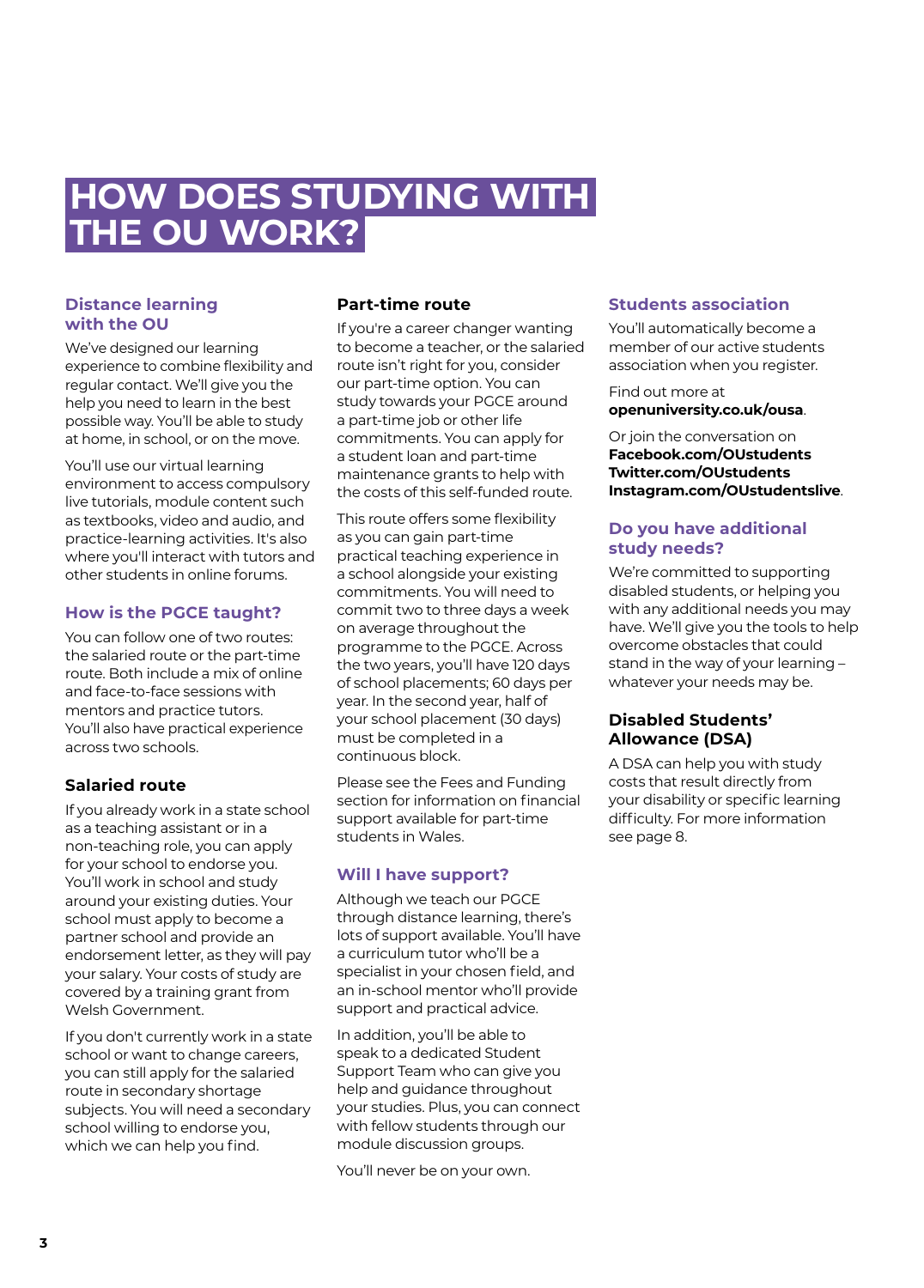### **HOW DO I ACHIEVE MY PGCE?**

We'll award you the PGCE on successful completion of three modules.

As you complete each module, you'll earn credits. To gain this qualification you need 120 credits. The first two modules are 30 credits each at level 6 (undergraduate) and the final module is 60 credits at level 7 (postgraduate). You'll complete 60 credits of study a year.

All modules are compulsory, and you study them in the order specified.

You'll complete the qualification in two years. *PGCE 1* starts in October each year and finishes the following March. *PGCE 2* starts in March and finishes in September.

*PGCE 3* starts in September and finishes the following June. You'll receive your results in July. Break weeks coincide with the Welsh school holidays.



Each module involves academic study through online seminars led by your curriculum tutor; a period of school experience; and the submission of a portfolio of evidence that includes responses to academic tasks and reports from your school experience.

If you're on the salaried route, we work with your school to create a combined timetable of activities. This includes your normal work, protected study time and dedicated PGCE practice learning periods. If you're on the part-time route, you'll study two to three days a week, either in academic study or on your school experience. The exception to this is on *PGCE 3* where you must commit to 30 full days of teaching (five days a week over six consecutive school weeks).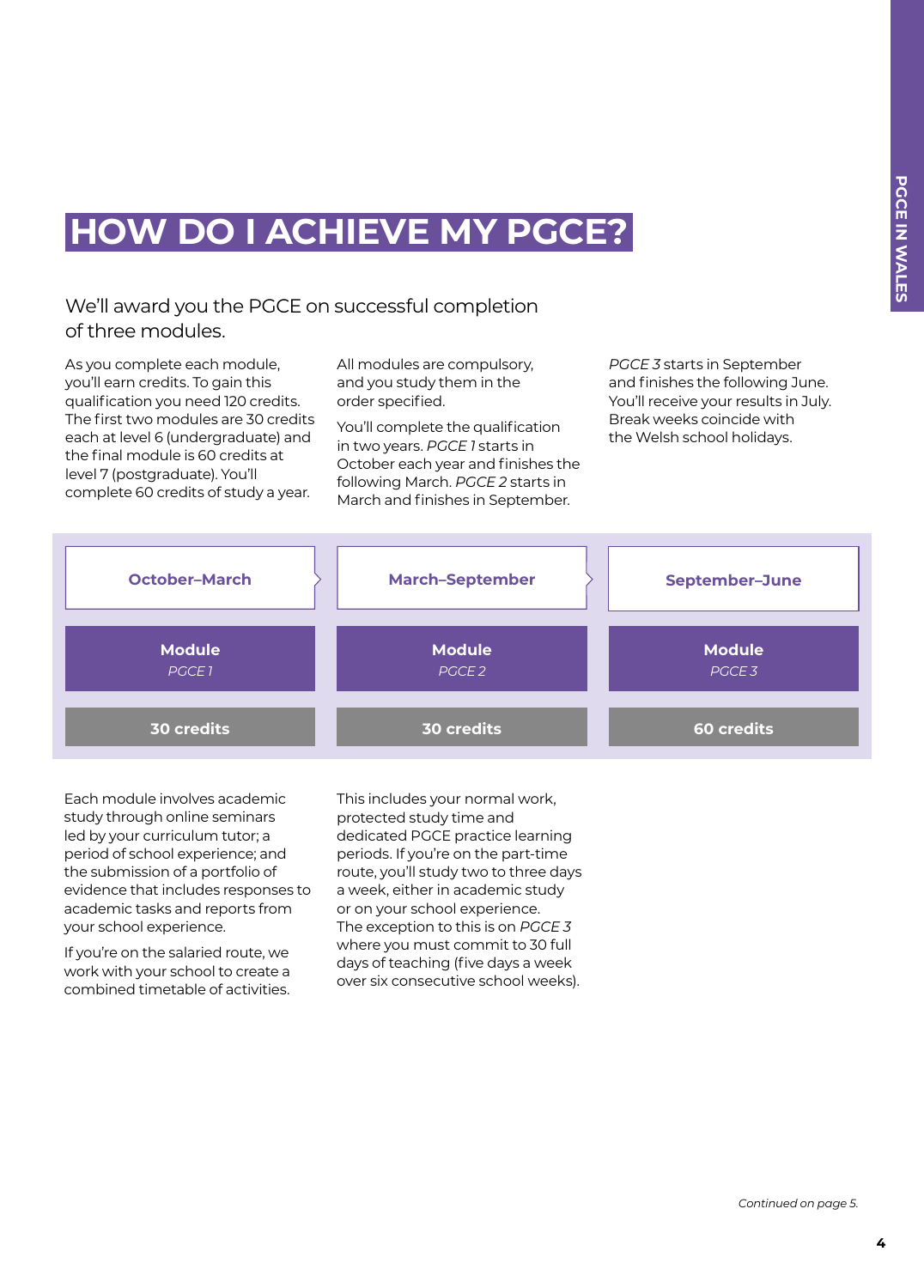

#### **What subjects can I study?**

You can qualify at primary or secondary school level.

On the salaried programme you can choose from:

- **‒** Primary
- **‒** Secondary Welsh
- **‒** Secondary Science
- **‒** Secondary Mathematics
- **‒** Secondary English.

On the part-time programme you can choose from:

- **‒** Primary
- **‒** Secondary Welsh
- **‒** Secondary Science
- **‒** Secondary Mathematics
- **‒** Secondary English
- **‒** Secondary English with Media Studies
- **‒** Secondary English with Drama.

More detail about the subjects on offer can be found on our website.

Study on both routes, at either primary or secondary level, is available in both English and Welsh.

#### **What will the course cover?**

Teaching across all of the modules will be through a series of practicefocused strands.

#### **You'll develop skills from the following:**

- **‒** Curriculum
- **‒** Children's learning
- **‒** Planning
- **‒** Teaching
- **‒** Assessment
- **‒** Professional role

You'll move from introductory familiarisation in *PGCE 1* to consolidation of your learning in *PGCE 2* to autonomy of teaching practice in *PGCE 3*.

As you move through the modules, your understanding of the theories and concepts will progress. Your practical experience and assessments will also prepare you for your next module.

Throughout your online studies and your school-based experience you'll learn about the interrelation of theory and practice in order to become a critical thinker and research-informed practitioner.

#### **How will I be assessed?**

In each module, you'll be assessed through a range of tasks, including written essays. In addition, you'll build an eportfolio of evidence demonstrating your practical progress against the professional standards, lesson observations, mentor discussion records and formal assessment of your teaching by a practice tutor.

#### **When are my school placements?**

Academic theory will be combined with substantial, supported experience in schools. Salaried students will undertake practical experience at the same time as studying. For part time students, practical experience is supported by prior academic study in each module.

You'll work with your mentor, and school staff members to take on increasing teaching responsibility. You'll move from classroom support, and planning and teaching of single lessons in *PGCE 1*  to planning and teaching of a sequence of lessons in *PGCE 2* to responsibility for planning, resourcing and solo teaching a range of lessons in *PGCE 3*.

Whether you're on the salaried or part-time route, you'll undertake an individual classroom research project in *PGCE 3*. For students on the part-time route, you'll need to complete 60 days of teaching experience during this module, half of which will be completed in a continuous block (five days a week over six consecutive school weeks).

Mentors will support you throughout your school experience. They'll mediate and facilitate regular school-based tasks, which feed into your studies. More detail about the exact timing of placements can be found on our website.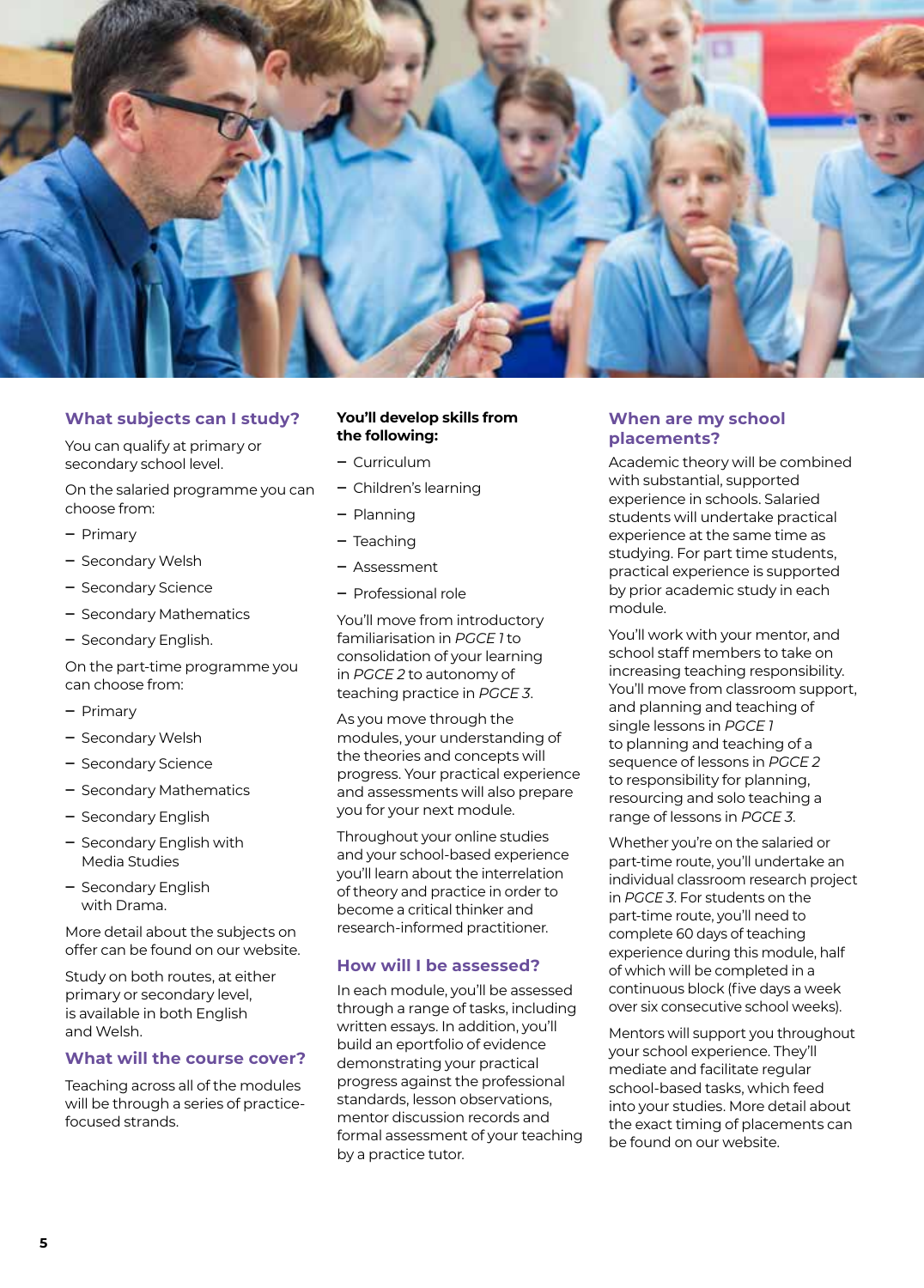### **WHAT ARE THE ENTRY REQUIREMENTS?**

To apply for the salaried route you must have a home address in Wales or England (all school placements must take place in a state school in Wales). If you're applying for the part-time route you must have a home address in Wales.

#### **You must also have the following1 :**

- **‒** A UK honours degree (or equivalent). If you want to become a secondary school teacher, your degree must contain a significant proportion of the subject you want to teach. For applicants interested in studying PGCE Secondary Welsh, if you are a fluent Welsh speaker you do not need to have a degree in Welsh in order to be considered.
- **‒** GCSE Mathematics or Mathematics-numeracy at Grade B or above (or equivalent).
- **‒** GCSE English Language or Welsh first language at Grade B or above (or equivalent). Or, GCSE English Literature or Welsh Literature at Grade B or above (or equivalent), **plus** GCSE English Language or Welsh first language at Grade C or above (or equivalent).
- **‒** GCSE Science at Grade C or above (or equivalent) if you want to become a primary school teacher.
- **‒** Experience working in a school environment/with young people if you want to study the salaried route. Be prepared to complete a voluntary week in school before starting the course if you want to study the part-time route.

<sup>1</sup> For up to date information on entry requirements, visit openuniversity.co.uk/wales-pgce.

#### **In addition, you'll need to demonstrate the following:**

- **‒** Aptitude, capability, and resilience to meet the required QTS outcomes by the end of your PGCE programme.
- **‒** Personal and intellectual qualities to become an excellent practitioner.
- **‒** You can read effectively and communicate clearly and accurately in spoken and written English and/or Welsh.
- **‒** Personal functional skills in literacy, numeracy and digital competency applicable in a professional teaching and learning context. This will be evaluated through an assessment.

#### **During the application process you'll need to do the following:**

- **‒** Apply for a Disclosure and Barring Service (DBS) check to show that you are not or have not previously been barred or excluded from teaching or working with learners, or have a criminal background that might prevent you working with children or vulnerable people. Safeguarding is a legal requirement. The DBS check is undertaken by an external company and you will be charged a fee.
- **‒** Confirm you understand that you will need to complete an extended period of time in a second school.
- **‒** You'll need access to a computer with a reliable internet connection.
- **‒** If you're applying for the salaried route, your school must be approved by the OU partnership and provide you with an endorsement letter. Visit our School Partnerships page to find out how your school can become a PGCE partner school.
- **‒** Salaried students will need to register with the Education Workforce Council as a School Support Worker before starting the programme.

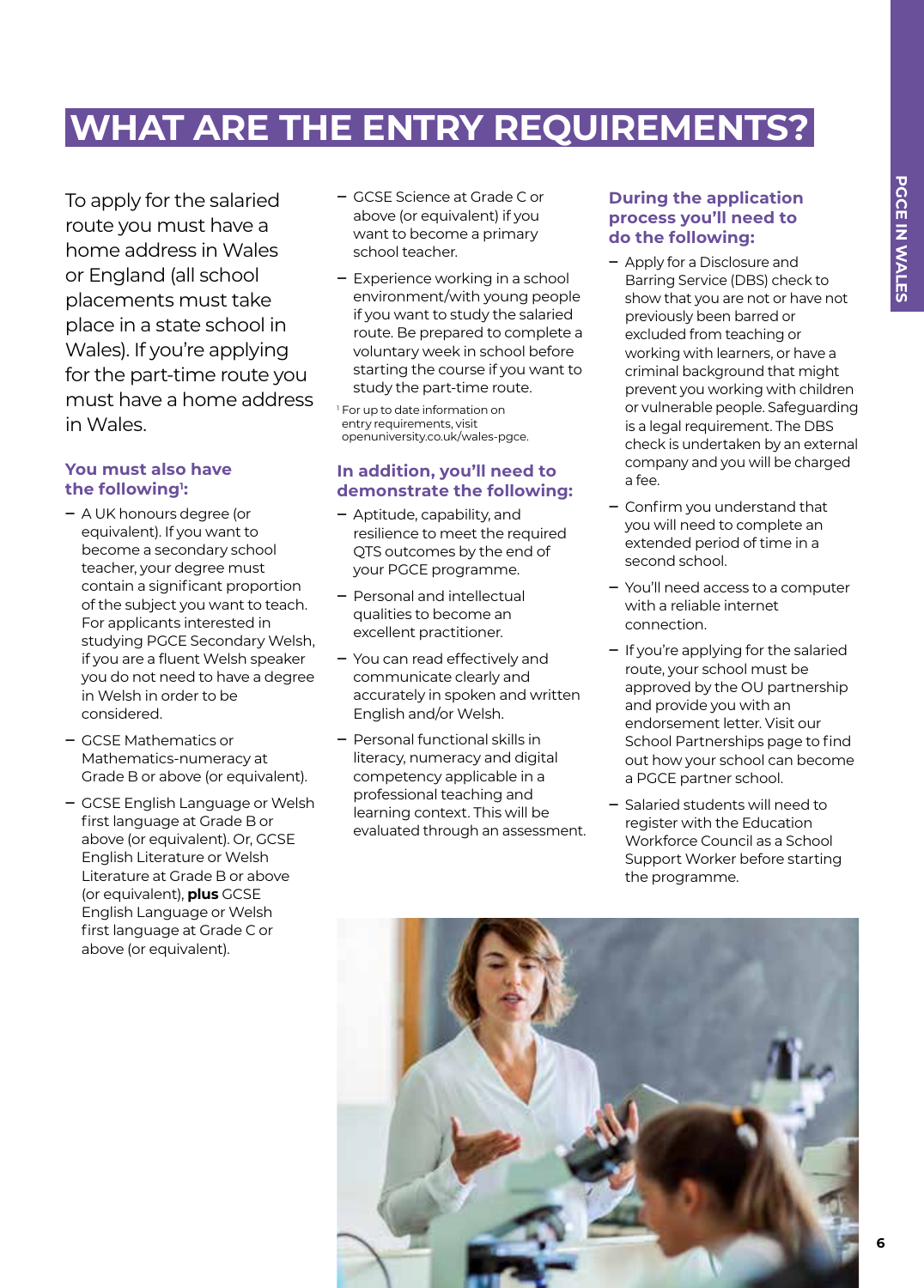LIONG PHOTO decimal 0 43 has Find the value Freezed **FEES AND FUNDING**

The cost of studying the PGCE depends on the route you're applying for.

#### **How much does it cost?**

- **‒ Salaried route –** Your costs of study are covered by a training grant from Welsh Government. The salary received by students will ordinarily be set at the minimum of the unqualified teacher pay scale (£18,487 for the 2021/2022 academic year).
- **‒ Part-time route –** The course fee is £2,625 per year, which you'll pay on an annual basis. The total cost for the PGCE will be £5,250<sup>1</sup>.
- <sup>1</sup> 2022/2023 prices; fees normally increase annually in line with inflation and the University's strategic approach to fees.

#### **Funding for part-time route Student loan**

A student loan from Student Finance Wales might be the best way to fund your studies.

#### *Key facts*

- **‒** Repayments start when your income exceeds the threshold (£27,295 as of April 2021, this is subject to change in 2022).
- **‒** Repayments are deducted automatically from your salary.
- **‒** You can pay off the loan early without any penalties.
- **‒** Any balance outstanding after 30 years will be written off.

Refer to our website for the latest information at **[openuniversity.](http://openuniversity.co.uk/funding) [co.uk/funding](http://openuniversity.co.uk/funding)**.

#### **Other payment methods**

You can pay using a debit or credit card, or by bank transfer. Or spread the cost with an Open University Student Budget Account (OUSBA) (see opposite for more information).

#### **Other financial support Maintenance support**

If you're on the part-time route, you can also apply for up to £3,000 in funding to help with living costs while you're studying. The maintenance grant isn't a loan, so you won't need to pay it back. The amount you receive is based on your annual household income. If you aren't eligible for the maximum amount you can also apply for a top-up loan to make up the difference.

#### **Teacher Training Incentives**

Additionally, you may be entitled to incentives from the Welsh Government. These are dependent upon your degree classification and the phase or subject you choose.

More information can be found by visiting the gov.wales site.\*

<sup>\*</sup> These incentives are published annually and therefore are subject to change.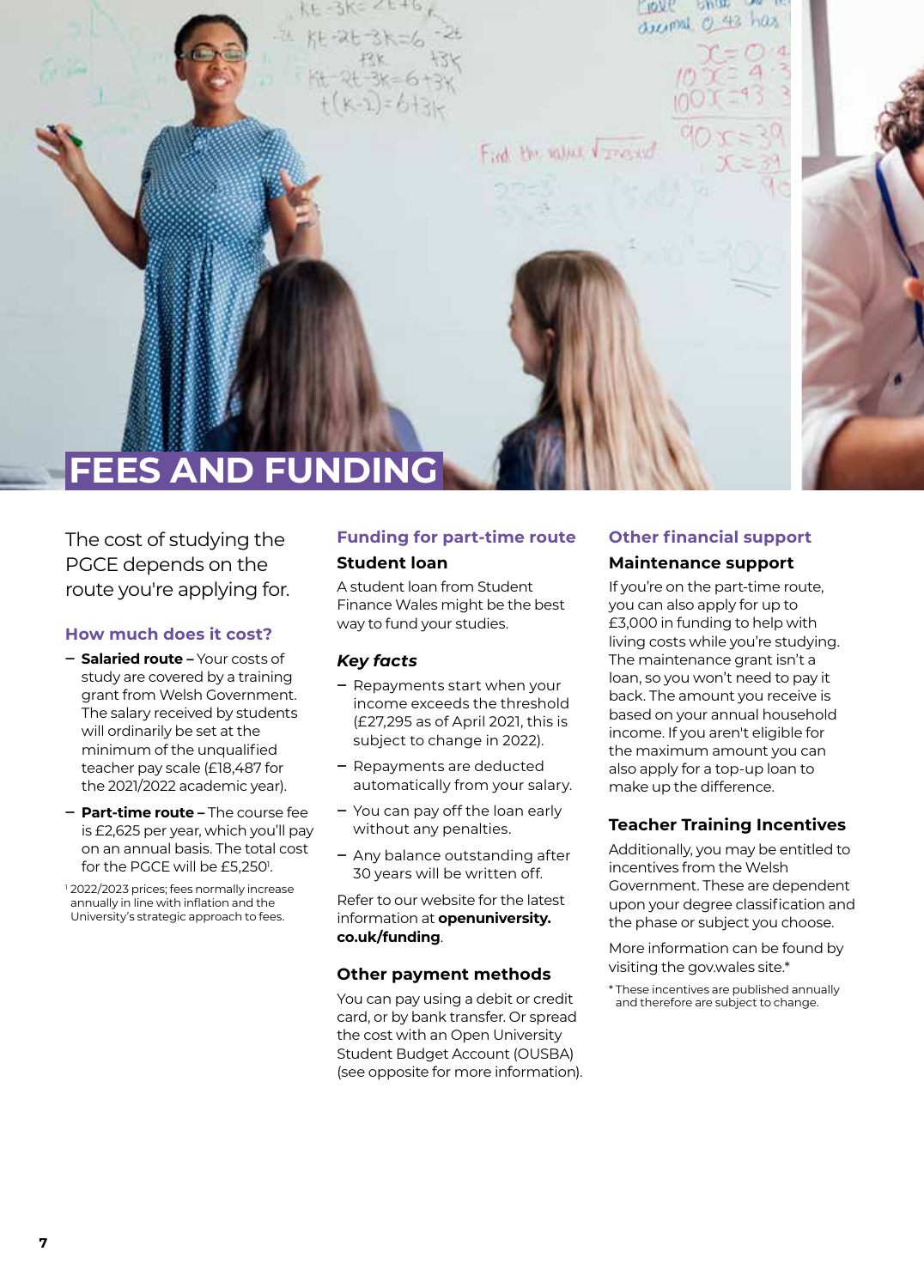

#### **Study support and discretionary funds**

You might be eligible for additional means-tested funding. This is only for study-related costs, such as travel, childcare and internet access.

#### **Disabled Students' Allowance (DSA)**

A DSA can help you with study costs that result directly from your disability or specific learning difficulty. They're not means-tested and can go towards specialist equipment (such as an adapted computer), non-medical study support (e.g. a dyslexia support worker) or other related expenses. You can also apply for help with study-related travel costs that result directly from your disability.

For more information, go to **[openuniversity.co.uk/disability](http://openuniversity.co.uk/disability)**  or call us on **029 2047 1170** .

#### **Open University Student Budget Accounts Ltd (OUSBA)**

When you enrol with us, you'll be offered the opportunity to pay your fees through a loan from OUSBA.

OUSBA will pay your fees to The Open University, and you repay OUSBA either in a single sum before your course starts – in this case there's no interest – or in monthly instalments of up to a year – in this case, interest does apply. The interest rate is fixed for the duration of the course (representative APR 5.1%).

If you're worried about affordability or a poor credit history, you can apply for a joint loan application with a third party e.g. partner, sibling, friend, etc.

Find out more about OUSBA at **[openuniversity.co.uk/](http://openuniversity.co.uk/ousba) [ousba](http://openuniversity.co.uk/ousba)** .

As a responsible lender, OUSBA carries out affordability checks as part of the application process.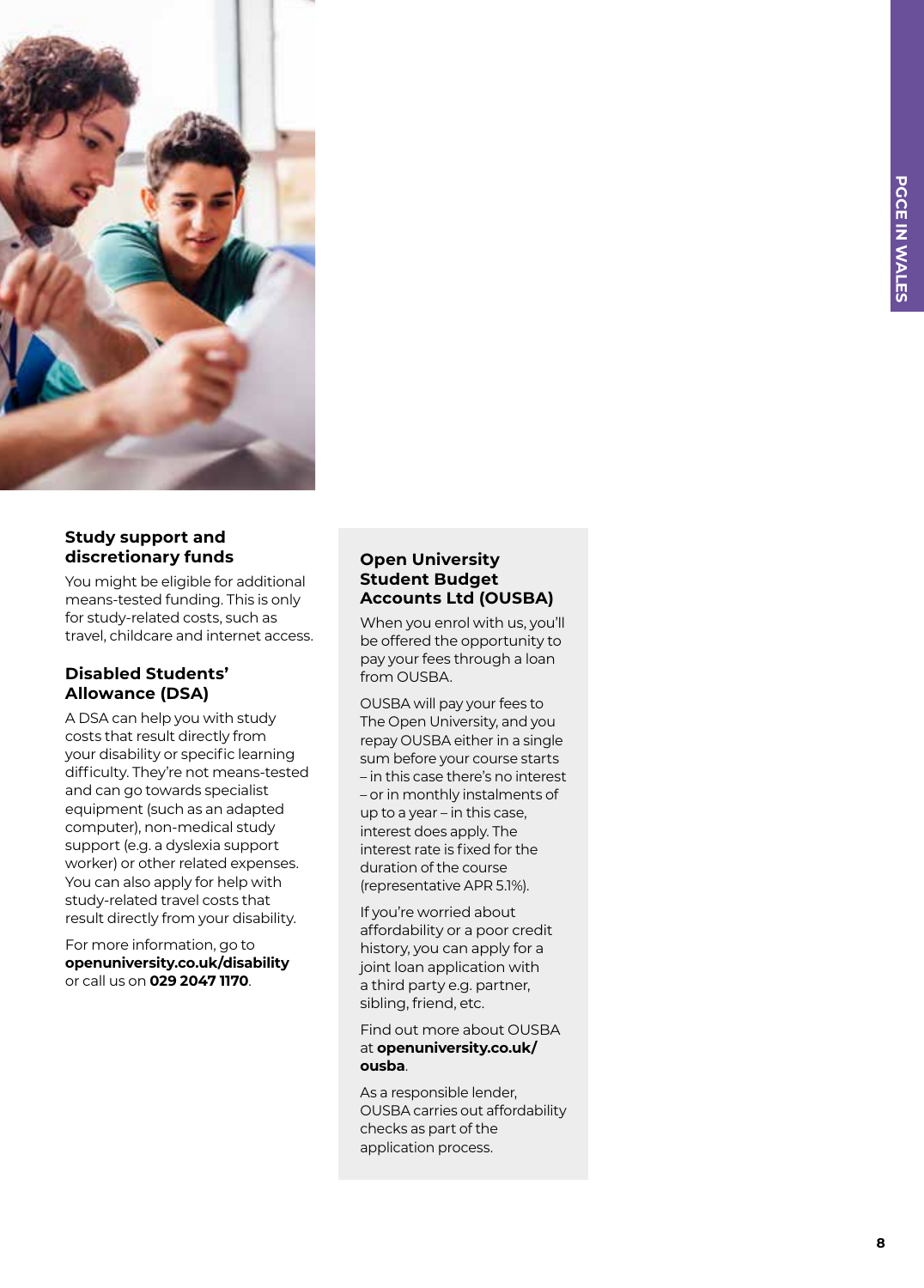### **HOW DO I APPLY?**

As part of the selection process, and in conjunction with partnering schools, you must do the following:

- **‒** Complete an Open University application form. This will include a personal statement and references. Applicants for the salaried route must also include an endorsement letter from their school. This is written confirmation that a school is happy to participate in the programme and pay part (or all) of your salary, dependent upon which phase or specialism. (A template for this is available on our website and **must** be used and submitted at the same time as your application.) This can be from a state school you are already employed by or one which you have approached. Only applicants for secondary shortage subjects on the salaried route can apply without an employer's endorsement. We can potentially match you to a state school who are seeking a secondary salaried student.
- **‒** Successfully complete a selection process which will involve both interviews and a variety of assessment methods to ensure that any prospective student teacher meets the statutory entry requirements for student teachers in Wales.
- **‒** Achieve an International English Language Testing Systems (IELTS) score of 7 (if English is not your first language and your home country is outside the UK).
- **‒** Confirm that you meet the requirements of the Welsh Government's Education Health Standards.

#### **Next steps**

For more information and to start the registration process:

- **‒** Visit **[openuniversity.co.uk/](http://openuniversity.co.uk/wales-pgce) [wales-pgce](http://openuniversity.co.uk/wales-pgce)**.
- **‒** Or, speak to one of our friendly advisers at the OU in Wales on **029 2047 1170**. Lines are open (UK time) Monday to Friday: 08:30 – 17:00.
- **‒** You can also email us at **[wales-pgce@open.ac.uk](mailto:wales-pgce%40open.ac.uk?subject=)**

The Open University is incorporated by Royal Charter (RC 000391), an exempt charity in England & Wales, and a charity registered in Scotland (SC 038302).

The Open University is authorised and regulated by the Financial Conduct Authority in relation to its secondary activity of credit broking.

Copyright © 2021 The Open University. SUP 096764

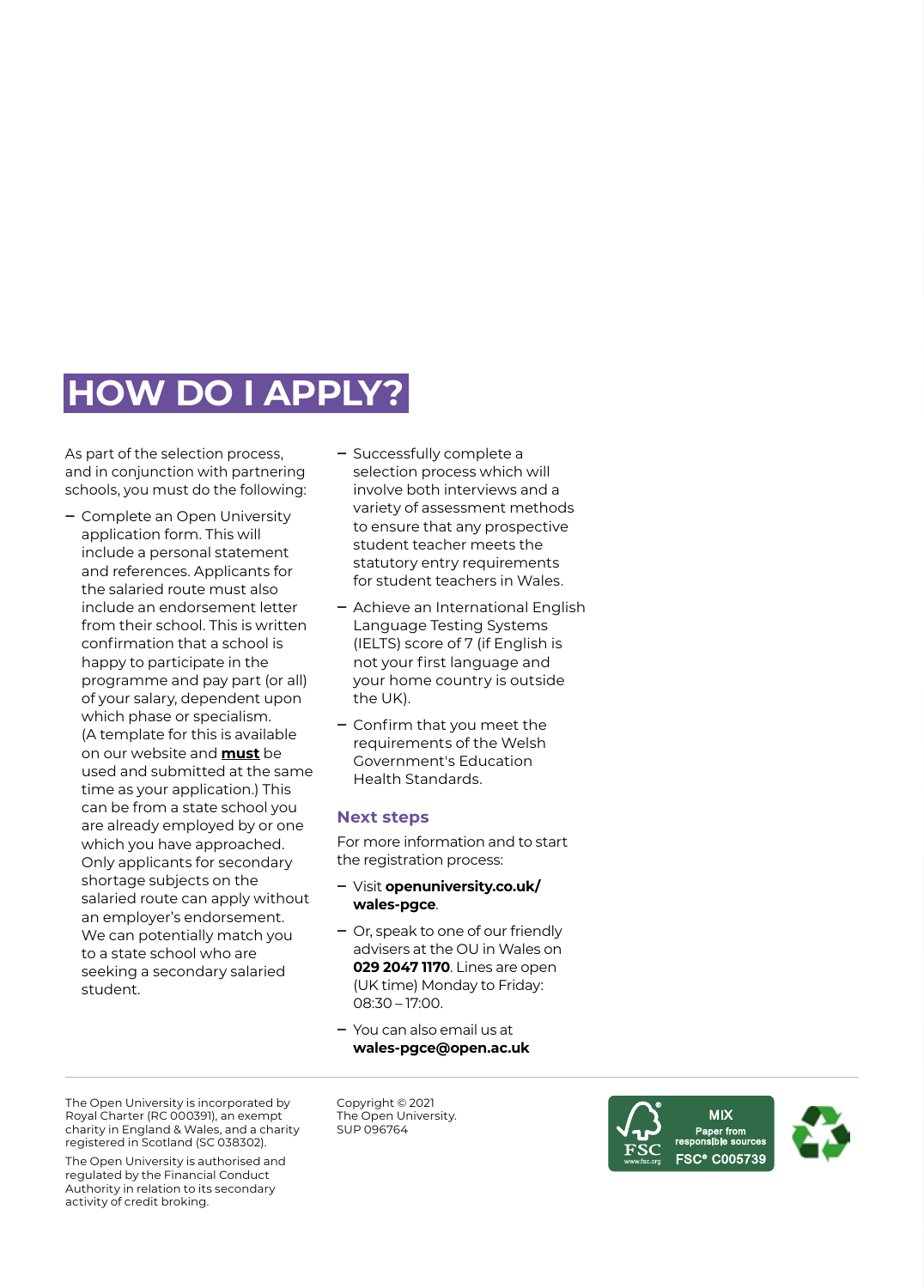

Eich Prosbectws

# **TYSTYSGRIF ADDYSG I RADDEDIGION YNG NGHYMRU**

2022/2023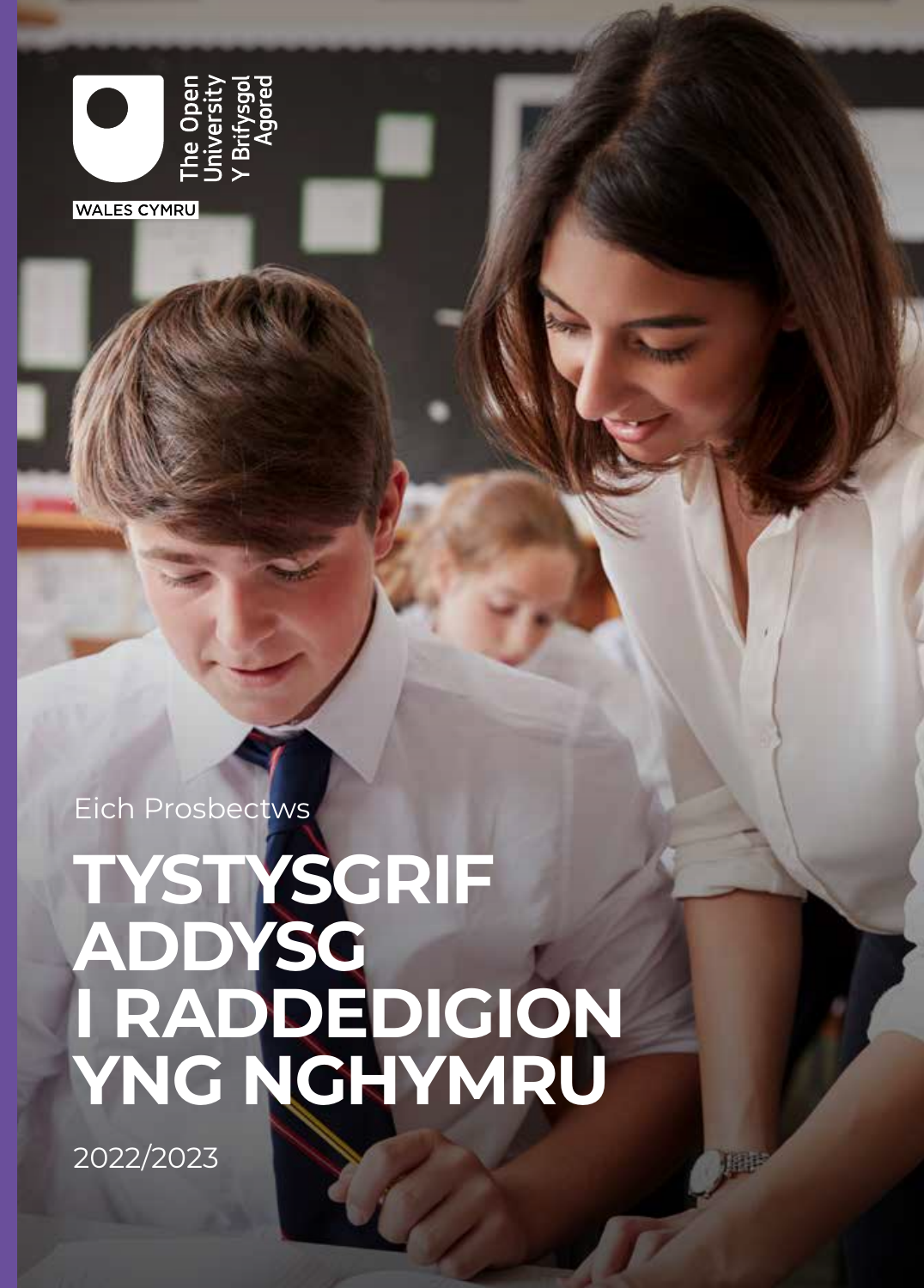

### **GYDA PHARTNERIAETH Y BRIFYSGOL AGORED AGOR Y DRYSAU I ADDYSGU**

Rydym yn arbenigwyr mewn helpu pobl i drefnu eu hastudiaethau o amgylch eu bywyd a'u hymrwymiadau presennol.

Dros y 50 mlynedd diwethaf, rydym wedi helpu dros 175,000 o fyfyrwyr yng Nghymru i gyflawni eu nodau drwy ddysgu hyblyg.

Mae'r Brifysgol Agored, mewn partneriaeth â Llywodraeth Cymru, y Consortia Rhanbarthol ac Ysgolion Partner ledled Cymru, yn cynnig Tystysgrif Ôl-raddedig mewn Addysg (TAR).

Os ydych eisoes yn gweithio mewn ysgol, fel cymhorthydd addysgu neu mewn swydd nad yw'n ymwneud ag addysgu, mae'r **llwybr cyflogedig** yn eich galluogi i astudio o amgylch eich dyletswyddau presennol. Mewn pynciau uwchradd ar y llwybr cyflogedig, rydym yn cynnig cyfle ar gyfer newidwyr gyrfa i gael eu 'paru' ag ysgolion o safon uchel yng Nghymru.

Os ydych wastad wedi eisiau bod yn athro/athrawes, ond mae gennych ymrwymiadau bywyd neu waith presennol, mae ein **llwybr rhanamser** yn cynnig y cyfle i chi gael y cymwysterau sydd eu hangen arnoch wrth gydbwyso eich cyfrifoldebau eraill.

Pa bynnag lwybr yr ydych yn ei gymryd, byddwch yn profi addysg o'r ansawdd uchaf wedi'i hachredu gan Gyngor y Gweithlu Addysg. Bydd tiwtoriaid cwricwlwm arbenigol, mentoriaid yn yr ysgol, a'n Tîm Cymorth i Fyfyrwyr yn eich cefnogi ar hyd y daith. Byddwch yn meithrin y sgiliau, y profiad a'r cymwysterau, sydd eu hangen arnoch i fynd i mewn i'r proffesiwn addysgu.









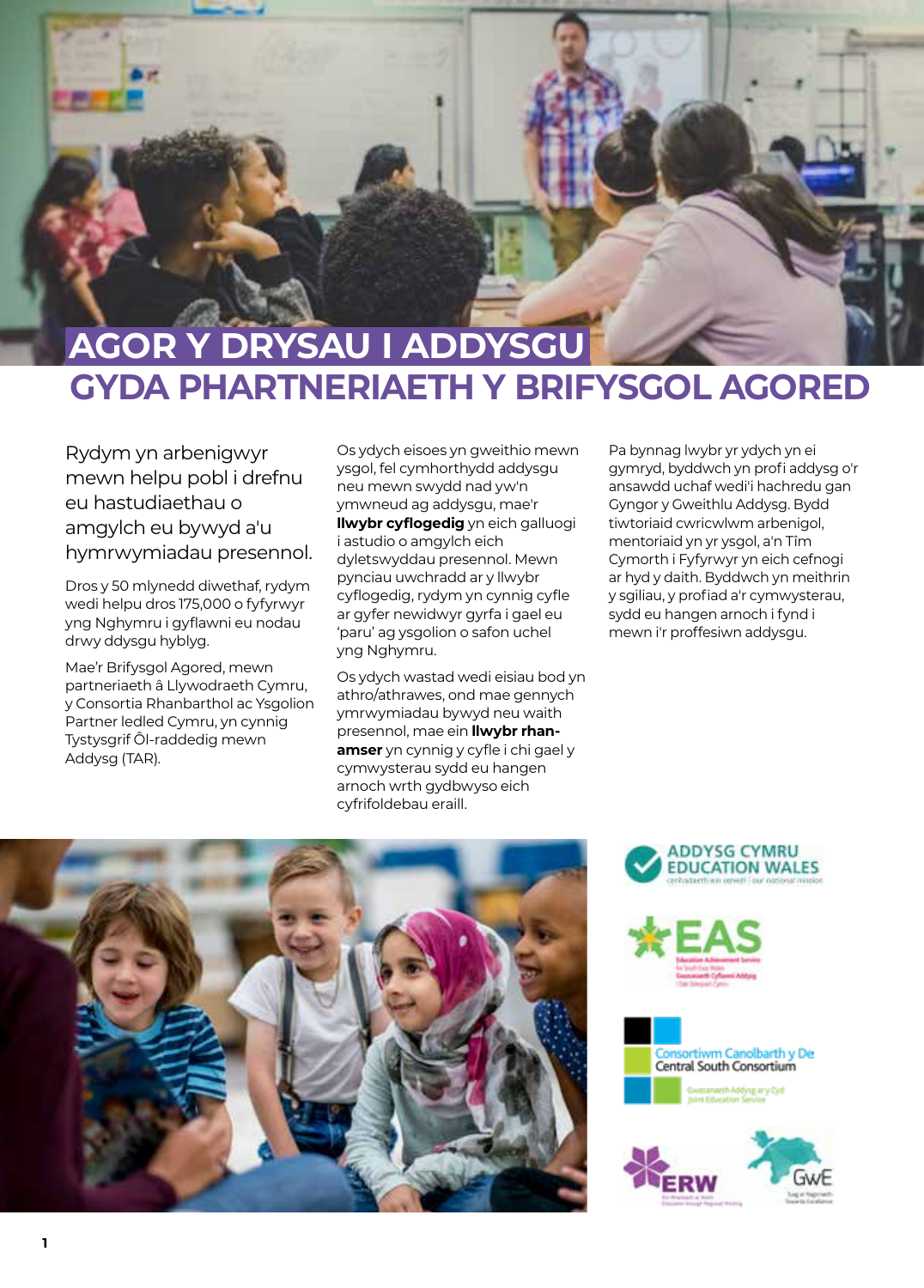### **SUT YDW I'N DOD YN ATHRO/ATHRAWES**

I gymhwyso fel athro, mae angen i chi ennill Statws Athro Cymwysedig (SAC) trwy ddarparwr achrededig yng Nghymru.

Bydd ein TAR yn eich cymhwyso i weithio naill ai ar lefel ysgol gynradd neu uwchradd, a gallwch ei astudio naill ai yn Gymraeg neu Saesneg, unrhyw le yng Nghymru.

Ar y rhaglen, byddwch yn dysgu ar-lein ac yn dilyn seminarau ar-lein byw. Bydd yn cymryd dwy flynedd o astudio i gwblhau'r rhaglen a byddwch yn profi addysgu mewn dwy ysgol wahanol.

Mae'r cymhwyster wedi'i ddylunio ar gyfer addysgu yng Nghymru ac ar gyfer y cwricwlwm Cymreig. Fodd bynnag, gallwch hefyd ei ddefnyddio i addysgu yn Lloegr.

Mae'r rhaglen yn canolbwyntio ar gyflogadwyedd a bydd yn eich paratoi i fynd i mewn i'r proffesiwn addysgu. Fel cymhwyster addysgu galwedigaethol, mae wedi'i achredu gan CGA (Cyngor y Gweithlu Addysg) a'i fonitro gan Estyn.

Mae'r cyfuniad o sgiliau a phrofiad academaidd ac ymarferol yn ganolog i'r rhaglen, gan sicrhau eich bod yn gyfarwydd ag 'ymarfer fel theori a theori fel ymarfer'.

### **NODAU'R CWRS**

Bydd ein TAR yn rhoi'r sgiliau a'r profiad sydd eu hangen arnoch i ddechrau yn y proffesiwn addysgu, gan gynnwys y gallu i wneud y canlynol:

- **‒** Arddangos yr wybodaeth, y ddealltwriaeth a'r sgiliau addysgu sy'n ofynnol, drwy'r pum safon broffesiynol.
- **‒** Meddwl yn feirniadol am y broses addysgu a dysgu, cydnabod y cyfraniad y gallwch chi ac eraill ei wneud i lwyddiant y disgybl a'r ysgol gyfan fel rhan o ddatblygu diwylliant addysgol cydlynol yng Nghymru.
- **‒** Adnabod anghenion a hawliau'r holl ddisgyblion a cheisio datblygu potensial dysgu a chyflawniad pawb.
- **‒** Defnyddio'r ystod o gyfleoedd i hyrwyddo dysgu, a gweithio i oresgyn rhwystrau sy'n atal llwyddiant.
- **‒** Rhannu ymrwymiad i bwysigrwydd canolog hyrwyddo diwylliant Cymru a'r iaith Gymraeg.
- **‒** Cefnogi disgyblion i feithrin sgiliau ar draws pob maes dysgu - yn enwedig llythrennedd, rhifedd a chymhwysedd digidol.
- **‒** Ymgysylltu'n feirniadol ag ymchwil, gan geisio tystiolaeth i lywio eich beirniadaethau. A defnyddio technegau ymchwil i wella eich ymarfer.
- **‒** Arddangos ymrwymiad i ddatblygiad proffesiynol a phersonol parhaus ar hyd eich gyrfa, a datblygiad yr ysgol, er budd eich disgyblion.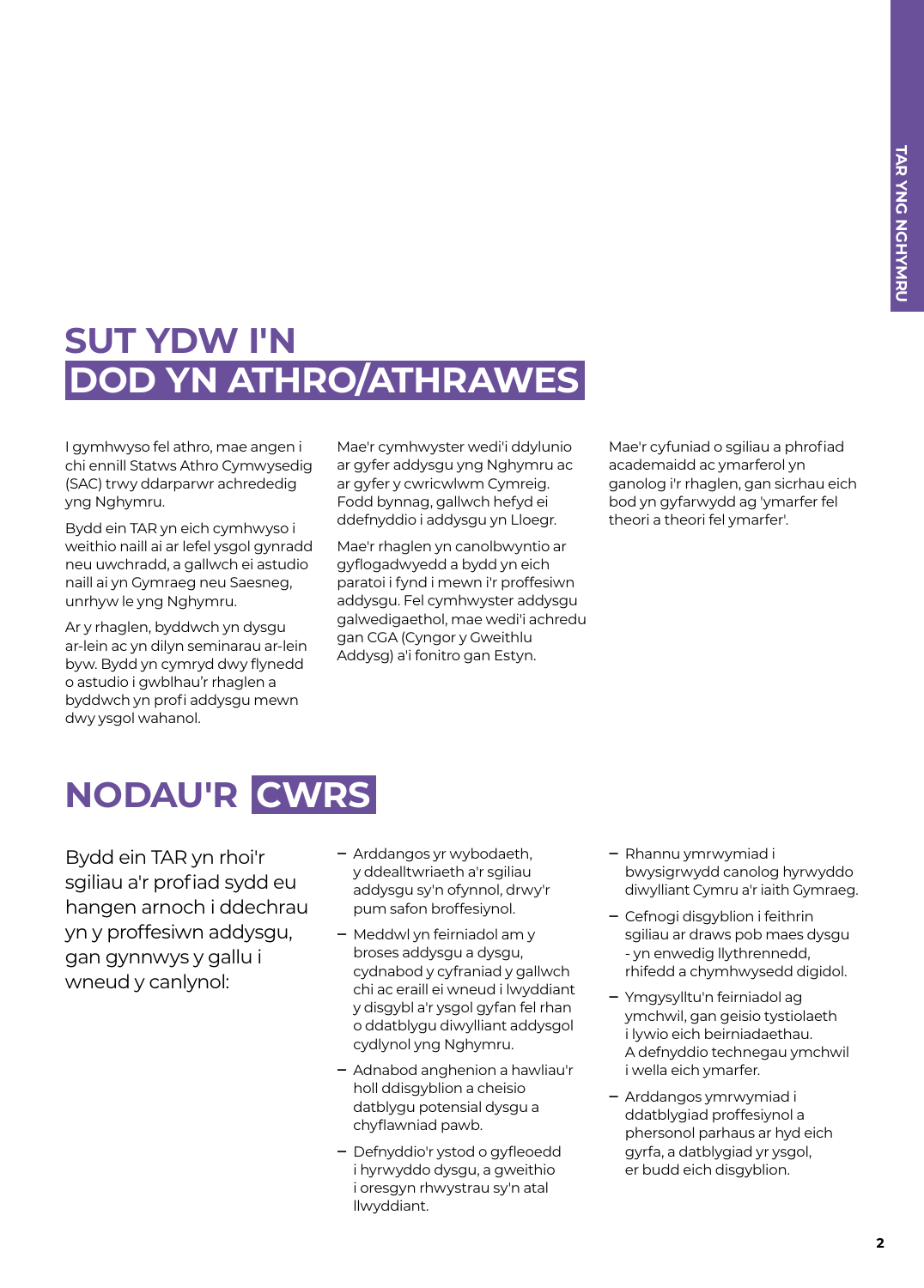### **SUT MAE ASTUDIO GYDA'R BRIFYSGOL AGORED YN GWEITHIO?**

#### **Astudio o bell gyda'r Brifysgol Agored**

Rydym wedi dylunio ein profiad dysgu i gyfuno hyblygrwydd a chyswllt rheolaidd. Byddwn yn rhoi'r cymorth sydd ei angen arnoch i ddysgu yn y ffordd orau bosibl. Byddwch yn gallu astudio o adref, yn yr ysgol, neu le bynnag y mynnoch.

Byddwch yn defnyddio ein hamgylchedd dysgu rhithwir i gael mynediad at diwtorialau byw gorfodol, cynnwys modiwlau megis gwerslyfrau, fideo a sain, a gweithgareddau ymarfer dysgu. Yma hefyd byddwch yn rhyngweithio â thiwtoriaid a myfyrwyr eraill mewn fforymau ar-lein.

#### **Sut yr addysgir y Dystysgrif Addysg i Raddedigion?**

Gallwch ddilyn un o ddau lwybr: y llwybr cyflogedig neu'r llwybr rhan-amser. Mae'r ddau yn cynnwys cymysgedd o sesiynau ar-lein ac wyneb yn wyneb gyda mentoriaid a thiwtoriaid ymarfer. Byddwch hefyd yn cael profiad ymarferol ar draws dwy ysgol.

#### **Llwybr cyflogedig**

Os ydych eisoes yn gweithio mewn ysgol wladol, fel cymhorthydd addysgu neu mewn swydd nad yw'n ymwneud ag addysgu, gallwch wneud cais i'ch ysgol eich noddi. Byddwch yn gweithio yn yr ysgol ac yn astudio o amgylch eich dyletswyddau presennol. Rhaid i'ch ysgol wneud cais i ddod yn ysgol bartner a darparu llythyr ardystio, gan y byddant yn talu eich cyflog. Mae eich costau astudio'n cael eu talu gan grant hyfforddiant gan Lywodraeth Cymru.

Os nad ydych yn gweithio mewn ysgol wladol ar hyn o bryd neu eisiau newid gyrfa, gallwch wneud cais am y llwybr cyflogedig ar gyfer pynciau prinder uwchradd. Bydd angen i chi gael ysgol uwchradd wladol sy'n fodlon eich noddi, a gallwn eich helpu i ddod o hyd i un. Dylai ymgeiswyr fod yn ymwybodol bod lleoedd ar gyfer myfyrwyr nad oes ganddynt ysgol arnodi, yn hynod gystadleuol.

#### **Llwybr rhan-amser**

Os ydych chi wastad eisiau bod yn athro, ond nid yw'r llwybr cyflogedig yn gweddu i chi, gallwch ystyried ein hopsiwn rhan-amser. Gallwch astudio eich TAR o amgylch swydd rhan amser neu ymrwymiadau bywyd eraill. Gallwch wneud cais am fenthyciad myfyriwr a grantiau cynhaliaeth rhan-amser i helpu gyda chostau'r llwybr hunan-ariannu hwn.

Mae'r llwybr hwn yn cynnig peth hyblygrwydd gan y gallwch ennill profiad addysgu ymarferol rhan-amser mewn ysgol law yn llaw â'ch ymrwymiadau presennol. Bydd angen i chi ymrwymo i 2-3 diwrnod yr wythnos ar gyfartaledd trwy gydol y rhaglen TAR. Dros y ddwy flynedd, bydd gennych 120 diwrnod o leoliad dysgu; 60 diwrnod y flwyddyn. Yn yr ail flwyddyn, rhaid cwblhau hanner o'ch lleoliad ysgol (30 diwrnod) mewn bloc parhaus.

Edrychwch ar yr adran Ffioedd a Chyllid i gael gwybodaeth am gymorth ariannol sydd ar gael i fyfyrwyr rhan amser yng Nghymru.

#### **A fyddaf yn cael cymorth?**

Er ein bod yn addysgu ein TAR drwy ddysgu o bell, mae llawer o gymorth ar gael. Byddwch yn cael tiwtor cwricwlwm fydd yn arbenigo yn eich maes dewisol, a byddwch yn cael cymorth a chyngor ymarferol gan fentor yn yr ysgol.

Yn ogystal, byddwch yn gallu siarad â'n Tîm Cymorth i Fyfyrwyr ymrwymedig a all roi help ac arweiniad i chi drwy gydol eich astudiaethau. Yn ogystal, gallwch gysylltu â'ch cyd-fyfyrwyr drwy ein grwpiau trafod modiwl.

Ni fyddwch fyth ar eich pen eich hun.

#### **Cymdeithas myfyrwyr**

Byddwch yn dod yn aelod awtomatig o'n cymdeithas myfyrwyr weithgar pan fyddwch yn cofrestru.

Darganfyddwch fwy yn **[openuniversity.co.uk/ousa](http://openuniversity.co.uk/ousa)**.

#### Neu ymunwch â'r sgwrs ar **[Facebook.com/OUstudents](http://Facebook.com/OUstudents) [Twitter.com/OUstudents](http://Twitter.com/OUstudents) [Instagram.com/OUstudentslive](http://Instagram.com/OUstudentslive)**.

#### **A oes gennych anghenion astudio ychwanegol?**

Rydym yn i gefnogi myfyrwyr anabl, neu eich helpu gydag unrhyw anghenion ychwanegol a allai fod gennych. Byddwn yn rhoi'r arfau i chi oresgyn rhwystrau a allai eich rhwystro rhag dysgu – beth bynnag fo'ch anghenion.

#### **Lwfans Myfyrwyr Anabl (DSA)**

Gall DSA eich helpu gyda chostau astudio sy'n deillio'n uniongyrchol o'ch anabledd neu anhawster dysgu penodol. I gael rhagor o fanylion, gweler tudalen 8.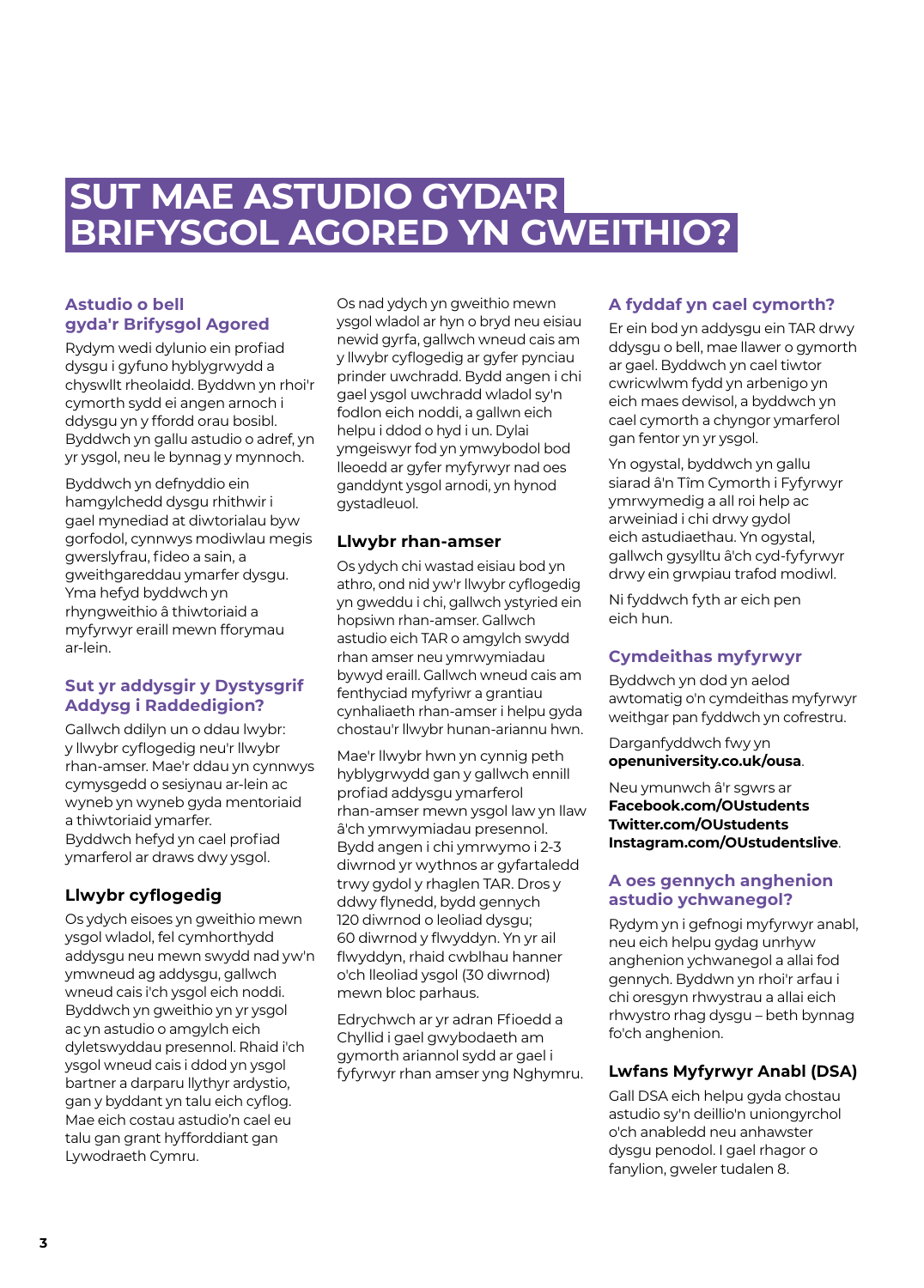### **SUT YDW I'N CYFLAWNI FY NHYSTYSGRIF ADDYSG I RADDEDIGION?**

#### Byddwn yn dyfarnu'r TAR i chi wedi i chi gwblhau tri modiwl yn llwyddiannus.

Byddwch yn ennill credydau, wrth i chi gwblhau pob modiwl. I ennill y cymhwyster hwn, byddwch angen 120 o gredydau. Mae'r ddau fodiwl cyntaf yn 30 credyd yr un ar lefel 6 (israddedig) ac mae'r modiwl terfynol yn 60 credyd ar lefel 7 (ôl-raddedig). Byddwch yn astudio 60 credyd y flwyddyn.

Mae'r holl fodiwlau yn orfodol, a byddwch yn eu hastudio yn y drefn a nodir.

Byddwch yn cwblhau'r cymhwyster hwn mewn dwy flynedd. Mae *TAR 1* yn dechrau ym mis Hydref bob blwyddyn ac yn gorffen y mis Mawrth dilynol. Mae *TAR 2* yn

dechrau ym mis Mawrth ac yn gorffen ym mis Medi. Mae *TAR 3* yn dechrau ym mis Medi ac yn gorffen y mis Mehefin dilynol. Byddwch yn derbyn eich canlyniadau ym mis Gorffennaf. Mae wythnosau o seibiant yn cyd-fynd â gwyliau ysgolion Cymru.



Mae pob modiwl yn cynnwys astudio academaidd drwy seminarau ar-lein dan arweiniad eich tiwtor cwricwlwm; cyfnod o brofiad ysgol; a chyflwyno portffolio o dystiolaeth sy'n cynnwys ymatebion i dasgau academaidd ac adroddiadau o'ch profiad ysgol.

Os ydych chi ar y llwybr cyflogedig, byddwn yn gweithio gyda'ch ysgol i greu amserlen gyfunol o weithgareddau.

Mae hyn yn cynnwys eich gwaith arferol, amser astudio a warchodir a chyfnodau dysgu ymarfer TAR dynodedig. Os ydych chi ar y llwybr rhan-amser, byddwch yn astudio 2-3 diwrnod yr wythnos, naill ai mewn sesiynau astudio academaidd neu ar eich profiad dysgu. Yr eithriad i hyn yw ar *TAR 3* lle mae'n rhaid i chi ymrwymo i 30 diwrnod llawn o addysgu (pum niwrnod yr wythnos dros gyfnod o chwe wythnos ysgol yn olynol).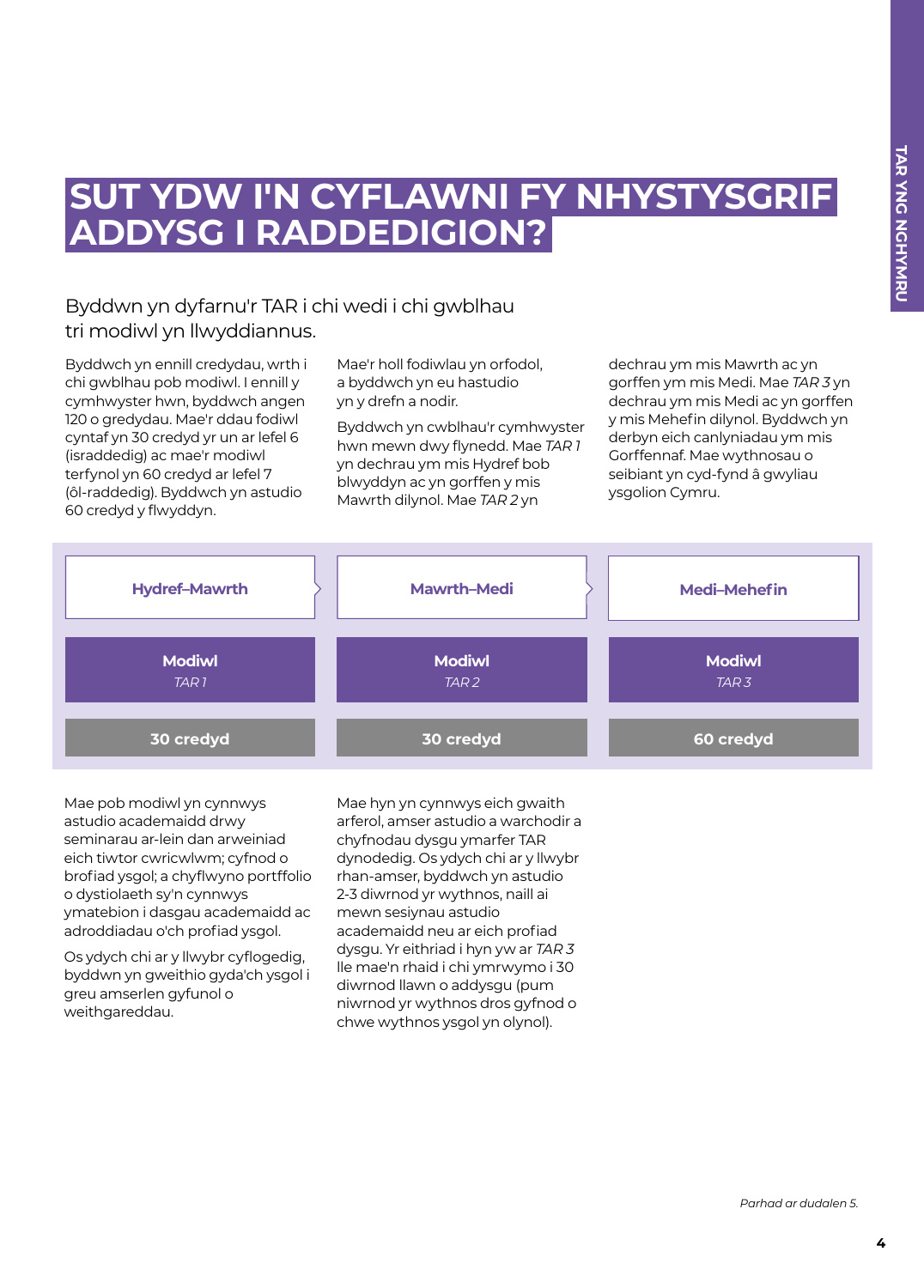

#### **Pa bynciau gallaf eu hastudio?**

Gallwch gymhwyso ar lefel ysgol gynradd neu uwchradd.

Ar y rhaglen gyflogedig, gallwch ddewis o blith:

- **‒** Cynradd
- **‒** Cymraeg Uwchradd
- **‒** Gwyddoniaeth Uwchradd
- **‒** Mathemateg Uwchradd
- **‒** Saesneg Uwchradd.

Ar y rhaglen ran-amser, gallwch ddewis o blith:

- **‒** Cynradd
- **‒** Cymraeg Uwchradd
- **‒** Gwyddoniaeth Uwchradd
- **‒** Mathemateg Uwchradd
- **‒** Saesneg Uwchradd
- **‒** Saesneg gydag Astudiaethau'r Cyfryngau Uwchradd
- **‒** Saesneg gyda Drama Uwchradd.

Gellir gweld rhagor o fanylion ynghylch y pynciau sydd ar gael ar ein gwefan.

Mae modd astudio'r ddau lwybr, naill ai ar lefel ysgol gynradd neu uwchradd, yn Gymraeg a Saesneg.

#### **Cynnwys y cwrs**

Bydd addysgu ar draws yr holl fodiwlau drwy gyfres o ganghennau sy'n canolbwyntio ar ymarfer.

#### **Byddwch yn datblygu sgiliau o'r canlynol:**

- **‒** Cwricwlwm
- **‒** Dysgu gan blant
- **‒** Cynllunio
- **‒** Addysgu
- **‒** Asesiad
- **‒** Rôl broffesiynol

Byddwch yn symud o ymgyfarwyddo cychwynnol yn *TAR 1* i gydlynu eich dysgu yn *TAR 2* i ymreolaeth o ymarfer addysgu yn *TAR 3*.

Wrth i chi symud drwy'r modiwlau, bydd eich dealltwriaeth o'r theorïau a'r cysyniadau yn gwella. Bydd eich profiad ymarferol a'ch asesiadau hefyd yn eich paratoi ar gyfer eich modiwl nesaf.

Drwy eich astudiaethau ar-lein a'ch profiad yn yr ysgol, byddwch yn dysgu am y gydberthynas rhwng theori ac ymarfer er mwyn dod yn feddyliwr beirniadol ac ymarferydd a lywir gan ymchwil.

#### **Sut byddaf yn cael fy asesu?**

Ym mhob modiwl, byddwch yn cael eich asesu drwy ystod o dasgau, gan gynnwys traethodau ysgrifenedig. Yn ogystal, byddwch yn adeiladu e-bortffolio o dystiolaeth yn arddangos eich cynnydd ymarferol yn erbyn y safonau proffesiynol, arsylwadau gwers, cofnodion trafod mentor ac asesiad ffurfiol o'ch addysgu gan eich tiwtor ymarfer.

#### **Pryd bydd fy lleoliadau ysgol?**

Bydd theori academaidd yn cael ei chyfuno â phrofiad sylweddol a gefnogir yn yr ysgolion. Bydd myfyrwyr cyflogedig yn ymgymryd â phrofiad ymarferol wrth astudio. Ar gyfer myfyrwyr rhan-amser, cefnogir profiad ymarferol gan astudiaeth academaidd ym mhob modiwl.

Byddwch yn gweithio gyda'ch mentor, ac aelodau staff yr ysgol i ymgymryd â mwy o gyfrifoldebau addysgu. Byddwch yn symud o gynnig cymorth yn y dosbarth, a chynllunio ac addysgu gwersi unigol yn *TAR 1* i gynllunio ac addysgu cyfres o wersi yn *TAR 2* i gymryd cyfrifoldeb am gynllunio, darparu adnoddau ac addysgu ar eich pen eich hun cyfres o wersi yn *TAR 3*.

P'un ai yr ydych ar y llwybr cyflogedig neu'r llwybr rhan-amser, yn *TAR 3*, byddwch yn ymgymryd â phrosiect unigol yn ymchwilio yn y dosbarth. Ar gyfer myfyrwyr sydd ar y llwybr rhan-amser, bydd angen ichi gwblhau 60 diwrnod o brofiad addysgu yn ystod y modiwl hwn. Bydd hanner yn cael ei gwblhau mewn bloc parhaus (pum niwrnod yr wythnos dros chwe wythnos ysgol ddilynol).

Bydd mentoriaid yn eich cefnogi drwy gydol y profiad ysgol. Byddant yn cyflwyno ac yn hwyluso tasgau rheolaidd yn yr ysgol, a fydd yn bwydo i mewn i'ch astudiaethau. Mae rhagor o fanylion ynghylch amseroedd penodol lleoliadau i'w gweld ar ein gwefan.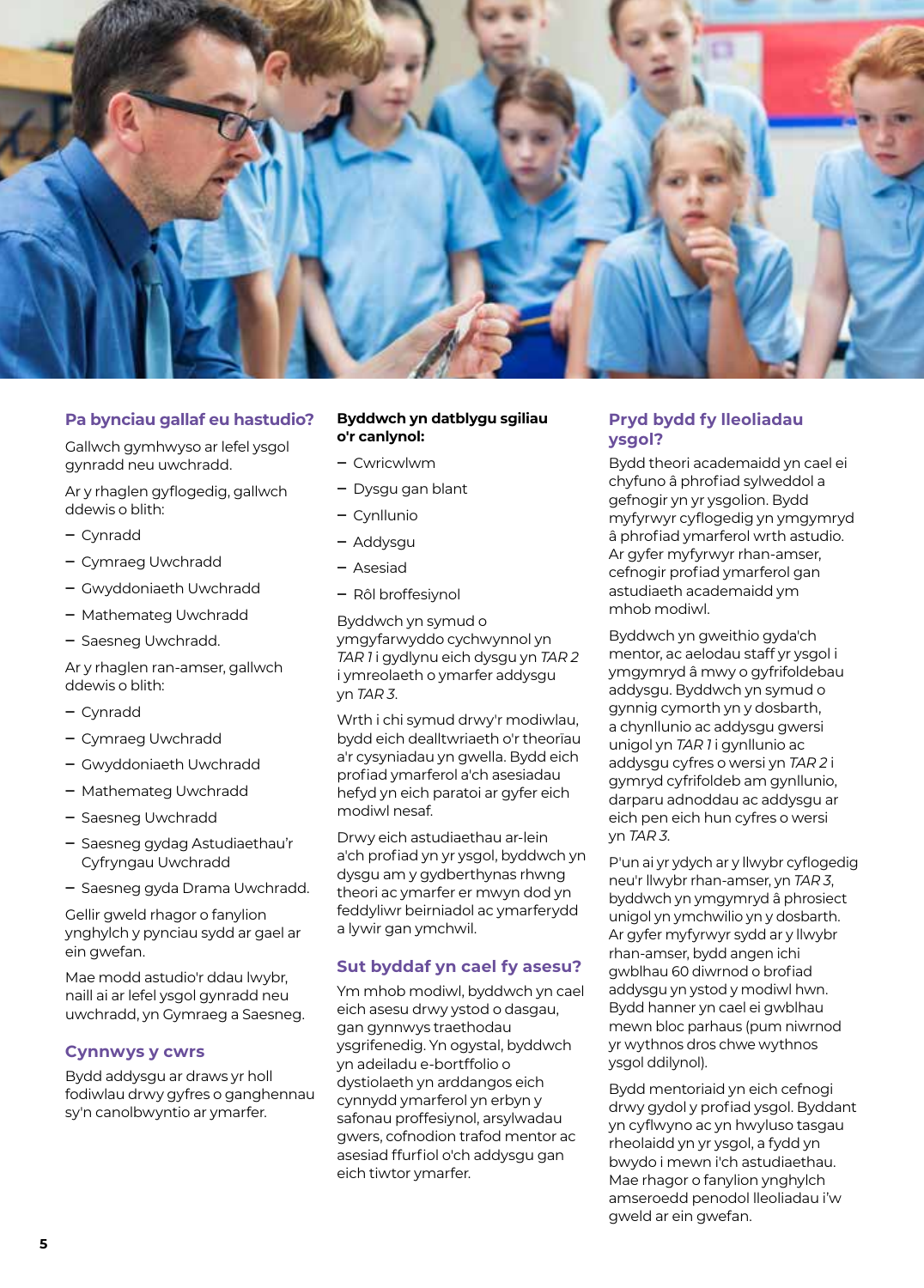### **BETH YW'R GOFYNION MYNEDIAD?**

I wneud cais am y llwybr cyflogedig rhaid i chi fod â chyfeiriad cartref yng Nghymru neu Loegr (rhaid i bob lleoliad ysgol ddigwydd mewn ysgol wladol yng Nghymru). Os ydych yn gwneud cais am y llwybr rhan-amser, rhaid i chi fod â chyfeiriad cartref yng Nghymru.

#### **Rhaid i chi gael y canlynol hefyd1 :**

- **‒** Gradd anrhydedd y DU (neu gyfwerth). Os ydych eisiau dod yn athro neu'n athrawes ysgol uwchradd rhaid i'ch gradd gynnwys cyfran sylweddol o'r pwnc hoffech ei ddysgu. Ar gyfer ymgeiswyr sydd â diddordeb mewn astudio TAR Cymraeg Uwchradd, os ydych yn siaradwr Cymraeg rhugl, nid oes angen ichi fod â gradd yn y Gymraeg i gael eich ystyried.
- **‒** TGAU Mathemateg neu Fathemateg-Rhifedd ar Radd B neu uwch (neu gyfwerth).
- **‒** TGAU Saesneg Iaith neu Gymraeg Iaith gyntaf ar Radd B neu uwch (neu gyfwerth). Neu, TGAU Llenyddiaeth Saesneg neu Lenyddiaeth Cymraeg ar Radd B neu uwch (neu gyfwerth), **yn ogystal â** TGAU Saesneg Iaith neu Gymraeg Iaith gyntaf ar Radd C neu uwch (neu gyfwerth).
- **‒** TGAU Gwyddoniaeth ar Radd C neu uwch (neu gyfwerth) os ydych eisiau dod yn athro neu athrawes ysgol gynradd.
- **‒** Profiad o weithio mewn amgylchedd ysgol/gyda phobl ifanc os ydych eisiau astudio'r llwybr cyflogedig. Byddwch yn barod i gwblhau wythnos wirfoddol mewn ysgol cyn dechrau'r cwrs, os ydych eisiau astudio'r llwybr rhan-amser.

<sup>1</sup> Mae'r wybodaeth ddiweddaraf am ofynion mynediad ar ein gwefan openuniversity.co.uk/cymru-tar.

#### **Yn ogystal, bydd angen i chi arddangos y canlynol:**

- **‒** Dawn, gallu, a gwydnwch i fodloni'r canlyniadau SAC gofynnol erbyn diwedd eich rhaglen TAR.
- **‒** Rhinweddau personol a deallusol i ddod yn ymarferydd rhagorol.
- **‒** Gallwch ddarllen yn effeithiol a chyfathrebu'n glir ac yn gywir mewn Cymraeg a/neu Saesneg ysgrifenedig a llafar.
- **‒** Sgiliau gweithredol, personol mewn llythrennedd, rhifedd a chymhwysedd digidol sy'n berthnasol mewn cyd-destun addysgu a dysgu proffesiynol. Bydd hyn yn cael ei asesu drwy asesiad.

#### **Yn ystod y broses ymgeisio, bydd angen i chi wneud y canlynol:**

- **‒** Gwneud cais am wiriad gan y Gwasanaeth Datgelu a Gwahardd (DBS) i ddangos nad ydych, neu nad ydych yn y gorffennol wedi cael eich gwahardd na'ch diarddel rhag addysgu neu weithio gyda dysgwyr, neu fod gennych gefndir troseddol a all eich atal rhag gweithio gyda phlant neu bobl fregus. Mae diogelu yn ofyniad cyfreithiol. Gwneir y gwiriad DBS gan gwmni allanol a bydd disgwyl i chi dalu'r ffi.
- **‒** Cadarnhau eich bod yn deall y bydd angen i chi gwblhau cyfnod estynedig o amser mewn ail ysgol.
- **‒** Byddwch angen mynediad at gyfrifiadur gyda chysylltiad rhyngrwyd cyflym a dibynadwy.
- **‒** Os ydych yn gwneud cais am y llwybr cyflogedig, rhaid i'ch ysgol gael ei chymeradwyo gan bartneriaeth y Brifysgol Agored a darparu llythyr ardystio ar eich cyfer. Ewch i'n tudalen Partneriaethau Ysgol i weld sut allai'ch ysgol chi ddod yn ysgol bartner TAR.
- **‒** Bydd angen myfyrwyr cyflogedig hefyd gofrestru a Chyngor y Gweithlu Addysg fel Gweithiwr Cymorth Ysgol cyn dechrau'r rhaglen.

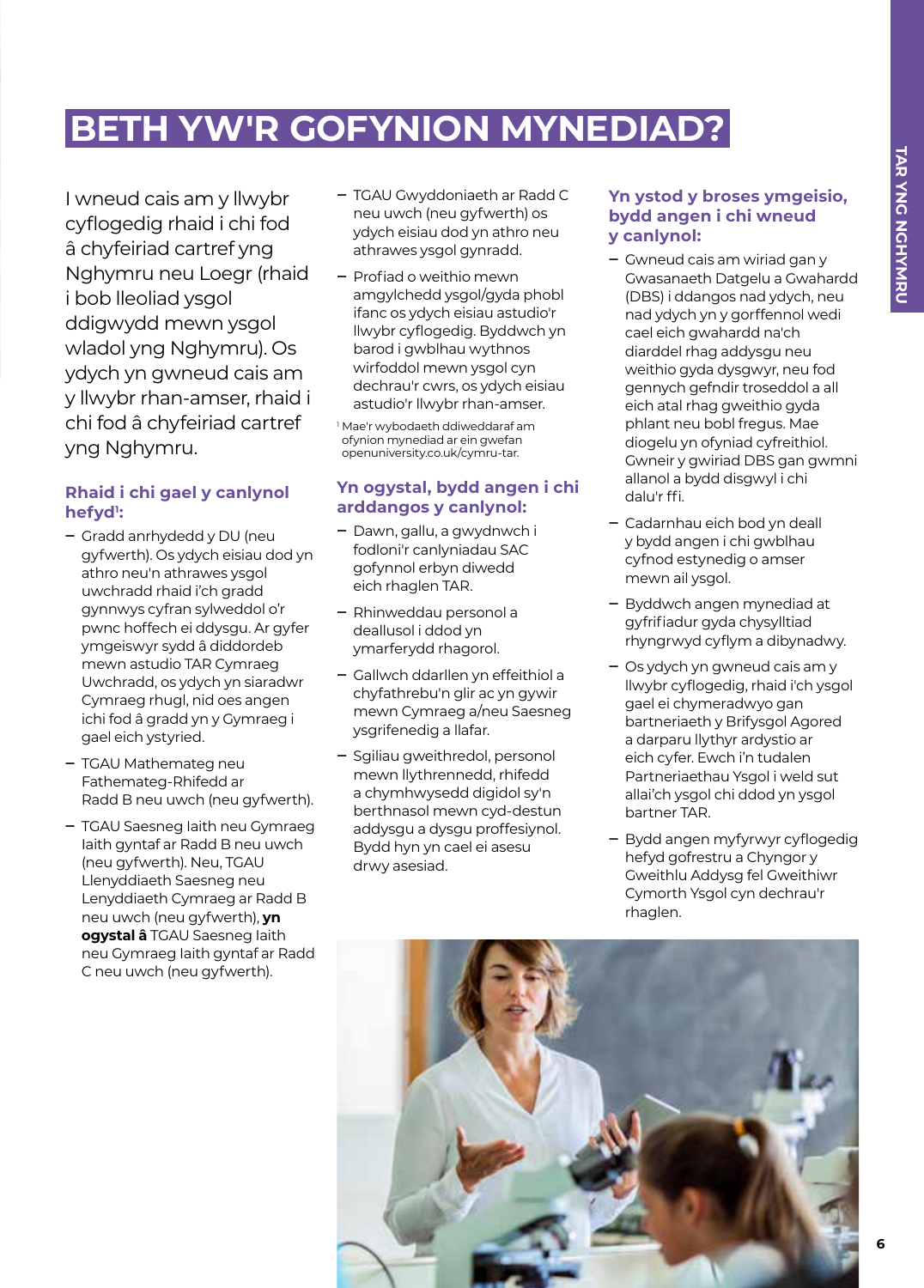**LIQUE PHILE** decimal 0 43 has Fied the value Freezed **FFIOEDD A CHYL** 

Mae cost astudio'r TAR yn dibynnu ar y llwybr yr ydych yn gwneud cais amdano.

#### **Beth yw'r gost?**

- **‒ Llwybr cyflogedig –** Mae eich costau astudio'n cael eu talu gan grant hyfforddiant gan Lywodraeth Cymru. Bydd y cyflog a enillir gan fyfyrwyr yn cael ei osod yn gyffredinol ar lefel isaf graddfa cyflog athrawon heb gymhwyso (£18,487 ar gyfer blwyddyn academaidd 2021/2022).
- **‒ Llwybr rhan-amser –** £2,625 y flwyddyn yw ffi'r cwrs, a fydd yn cael ei thalu'n flynyddol. £5,250<sup>1</sup> fydd cyfanswm cost y TAR.

1 prisiau 2022/2023; mae ffioedd fel rheol yn cynyddu'n flynyddol yn unol â chwyddiant ac ymagwedd strategol y Brifysgol at ffioedd.

#### **Cyllid ar gyfer y llwybr rhan-amser**

#### **Benthyciad myfyriwr**

Efallai mai benthyciad myfyriwr gan Gyllid Myfyrwyr Cymru yw'r ffordd orau i gyllido eich astudiaethau.

#### *Ffeithiau allweddol*

- **‒** Mae ad-daliadau yn dechrau pan fydd eich incwm yn fwy na'r trothwy (£27,295 ym mis Ebrill 2021).
- **‒** Mae ad-daliadau yn cael eu tynnu'n awtomatig o'ch cyflog.
- **‒** Gallwch dalu'r benthyciad yn ôl yn gynnar heb unrhyw gosbau ariannol.
- **‒** Bydd unrhyw falans heb ei dalu ar ôl 30 mlynedd yn cael ei ddileu.

I gael y wybodaeth ddiweddaraf ewch i'n gwefan yn **[openuniversity.co.uk/funding](http://openuniversity.co.uk/funding)**.

#### **Dulliau talu eraill**

Gallwch dalu gyda cherdyn debyd neu gredyd, neu drwy drosglwyddiad banc. Neu gallwch ledaenu'r gost gyda Chyfrif Cyllideb Myfyrwyr y Brifysgol Agored Cyf (OUSBA) (gweler gyferbyn am ragor o wybodaeth).

#### **Cymorth ariannol arall Cymorth cynhaliaeth**

Os ydych ar y llwybr rhan-amser, gallwch hefyd wneud cais am hyd at £3,000 o gyllid i helpu gyda chostau byw wrth i chi astudio. Nid benthyciad yw grant cynhaliaeth, felly ni fydd angen i chi ei ad-dalu. Mae'r swm rydych yn ei gael wedi'i seilio ar incwm blynyddol eich aelwyd. Os nad ydych chi'n gymwys am y swm llawn gallwch hefyd wneud cais am fenthyciad cynhaliaeth ychwanegol i dalu'r gwahaniaeth.

#### **Cymhelliannau Hyfforddi Athrawon**

Yn ychwanegol, efallai y byddwch yn gymwys ar gyfer cymhelliannau gan Lywodraeth Cymru. Mae'r rhain yn ddibynnol ar ddosbarthiad eich gradd a'r cam neu bwnc rydych yn ei ddewis.

Gellir gweld rhagor o wybodaeth drwy ymweld a safle llyw.cymru.\*

\* Mae'r cymhelliannau hyn yn cael eu cyhoeddi'n flynyddol ac felly gallant newid.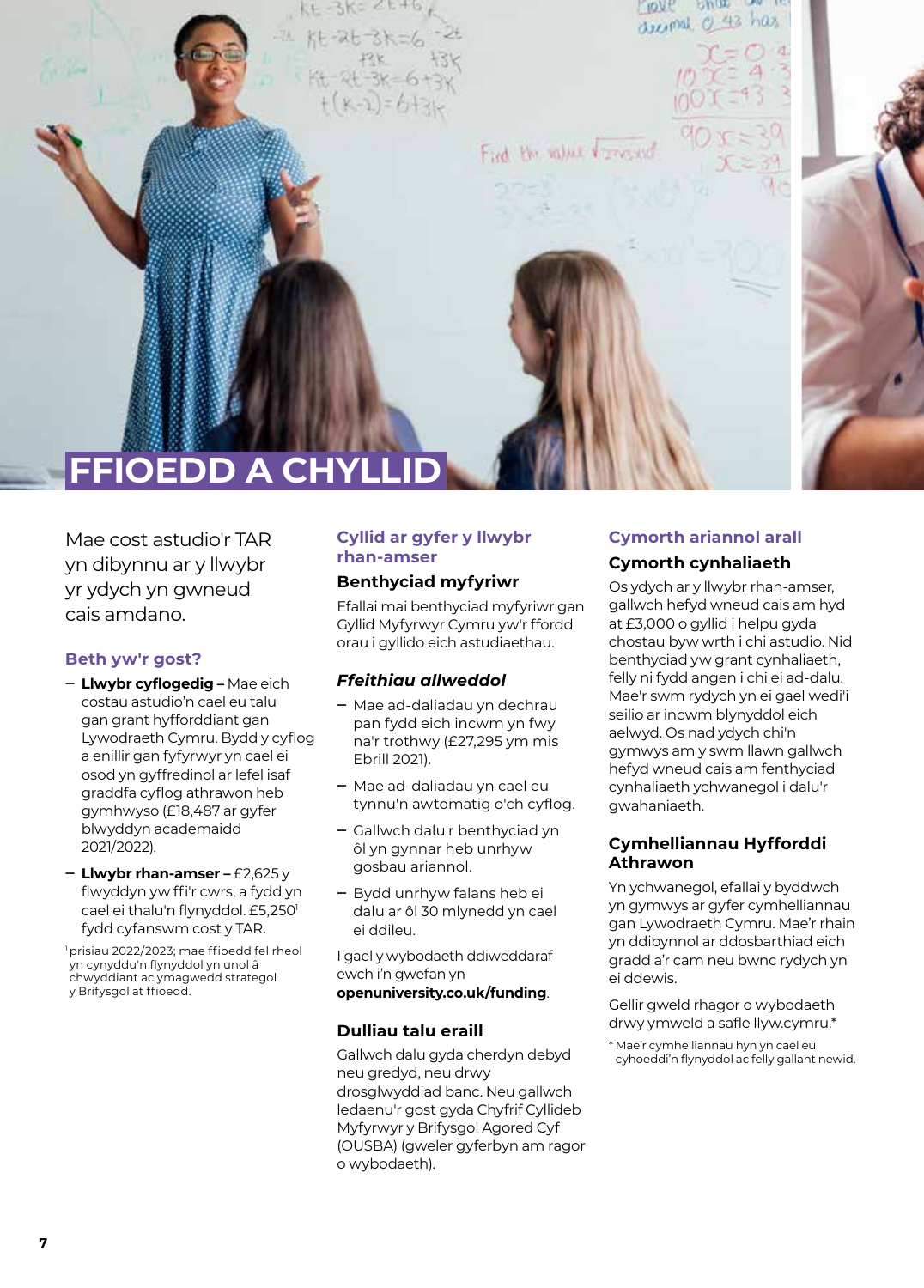

#### **Cymorth astudio a chronfeydd drwy ddisgresiwn**

Gallech fod yn gymwys am gyllid ychwanegol sy'n seiliedig ar brawf modd. Dim ond ar gyfer costau sy'n gysylltiedig ag astudio, megis teithio, gofal plant a mynediad at y rhyngrwyd y gellir defnyddio'r arian hwn.

#### **Lwfans Myfyrwyr Anabl (DSA)**

Gall DSA eich helpu gyda chostau astudio sy'n deillio'n uniongyrchol o'ch anabledd neu anhawster dysgu penodol. Nid ydynt yn seiliedig ar brawf modd a gallant fynd tuag at offer arbenigol (megis cyfrifiadur wedi'i addasu), cymorth astudio anfeddygol (e.e. gweithiwr cymorth dyslecsia) neu dreuliau cysylltiedig eraill. Gallwch hefyd wneud cais am gymorth gyda chostau teithio sy'n gysylltiedig ag astudio, sy'n deillio'n uniongyrchol o'ch anabledd.

Am ragor o wybodaeth, ewch i **[openuniversity.co.uk/disability](http://openuniversity.co.uk/disability)**  neu ffoniwch ni ar **029 2047 1170** .

#### **Cyfrif Cyllideb Myfyrwyr y Brifysgol Agored Cyf (OUSBA)**

Pan fyddwch yn cofrestru gyda ni, byddwch yn cael cynnig talu eich ffioedd drwy fenthyciad gan OUSBA.

Bydd OUSBA yn talu eich ffioedd i'r Brifysgol Agored, a byddwch naill ai yn ad-dalu OUSBA mewn un swm cyn i'ch cwrs ddechrau – yn yr achos hwn nid oes llog – neu mewn rhandaliadau misol dros flwyddyn – yn yr achos hwn, codir llog. Mae'r gyfradd llog yn sefydlog am hyd y cwrs (APR cynrychioladol o 5.1%).

Os ydych yn poeni am ba mor forddiadwy yw hyn neu am hanes credyd gwael, gallwch wneud cais am fenthyciad ar y cyd gyda thrydydd parti e.e. partner, brawd neu chwaer, ffrind, ayb.

Darganfyddwch fwy am OUSBA yn

#### **[openuniversity.co.uk/ousba](http://openuniversity.co.uk/ousba)** .

Fel darparwr benthyciadau cyfrifol, mae OUSBA yn cynnal gwiriadau fforddiadwyedd fel rhan o'r broses ymgeisio.